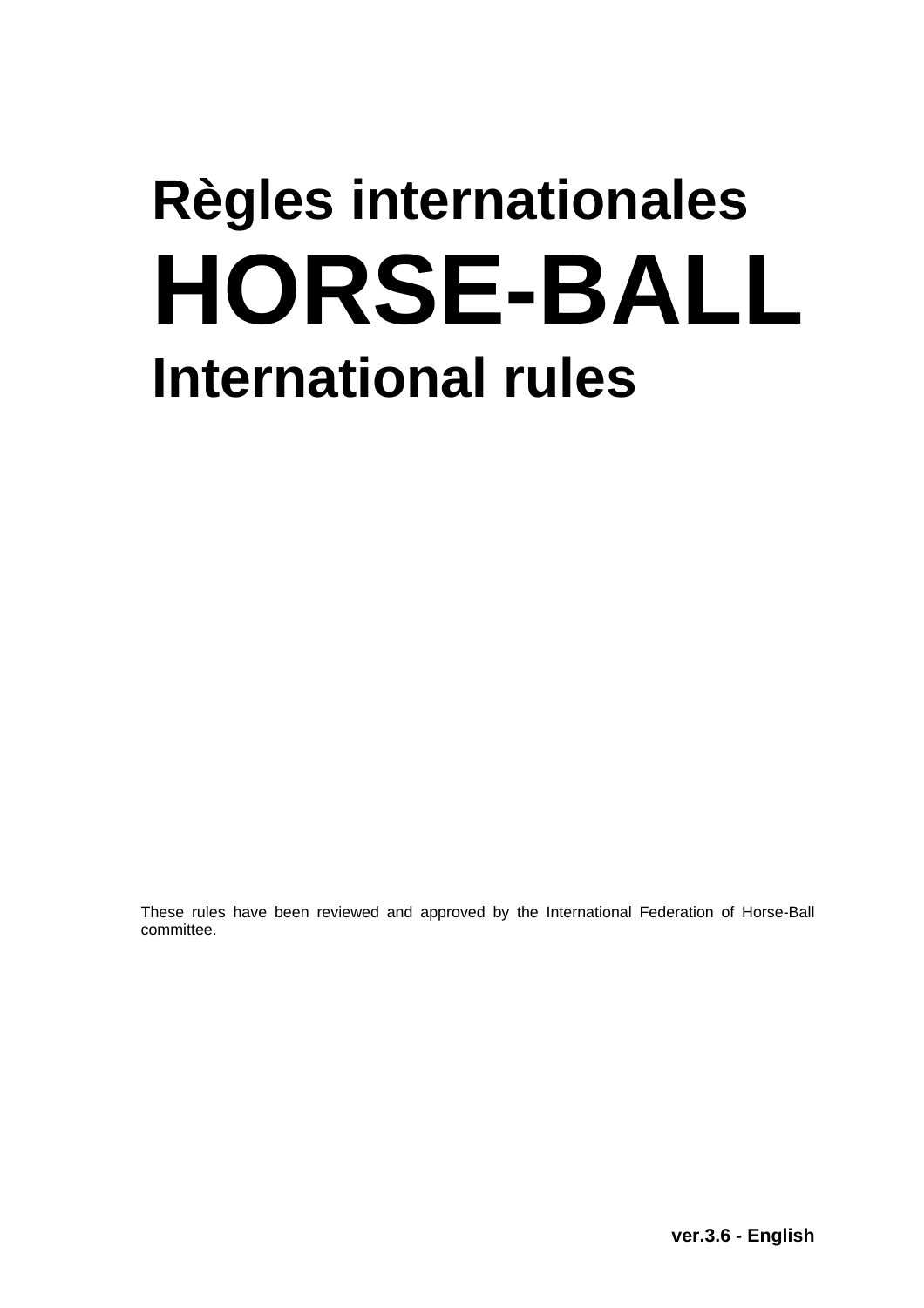| 1)                       |  |
|--------------------------|--|
| a)                       |  |
| b)                       |  |
| C)                       |  |
| $\left( d \right)$<br>e) |  |
|                          |  |
| $\overline{2}$           |  |
| $\overline{3}$           |  |
| 4)                       |  |
| a)                       |  |
| b)                       |  |
| C)                       |  |
| 5)                       |  |
| a)                       |  |
| b)                       |  |
| C)                       |  |
| 6)                       |  |
| a)                       |  |
| b)                       |  |
| <u>7)</u>                |  |
| 8)                       |  |
| a)                       |  |
| b)                       |  |
| C)                       |  |
|                          |  |
| 9)                       |  |
|                          |  |
| b)                       |  |
| C)                       |  |
| <u>10)</u>               |  |
| a)                       |  |
| b)                       |  |
| c)                       |  |
| d)                       |  |
| e)<br>f                  |  |
|                          |  |
| 11)                      |  |
| 12)                      |  |
| 13)                      |  |
| a)                       |  |
| b)                       |  |
| c)                       |  |
| <u>14)</u>               |  |

# **CONTENTS**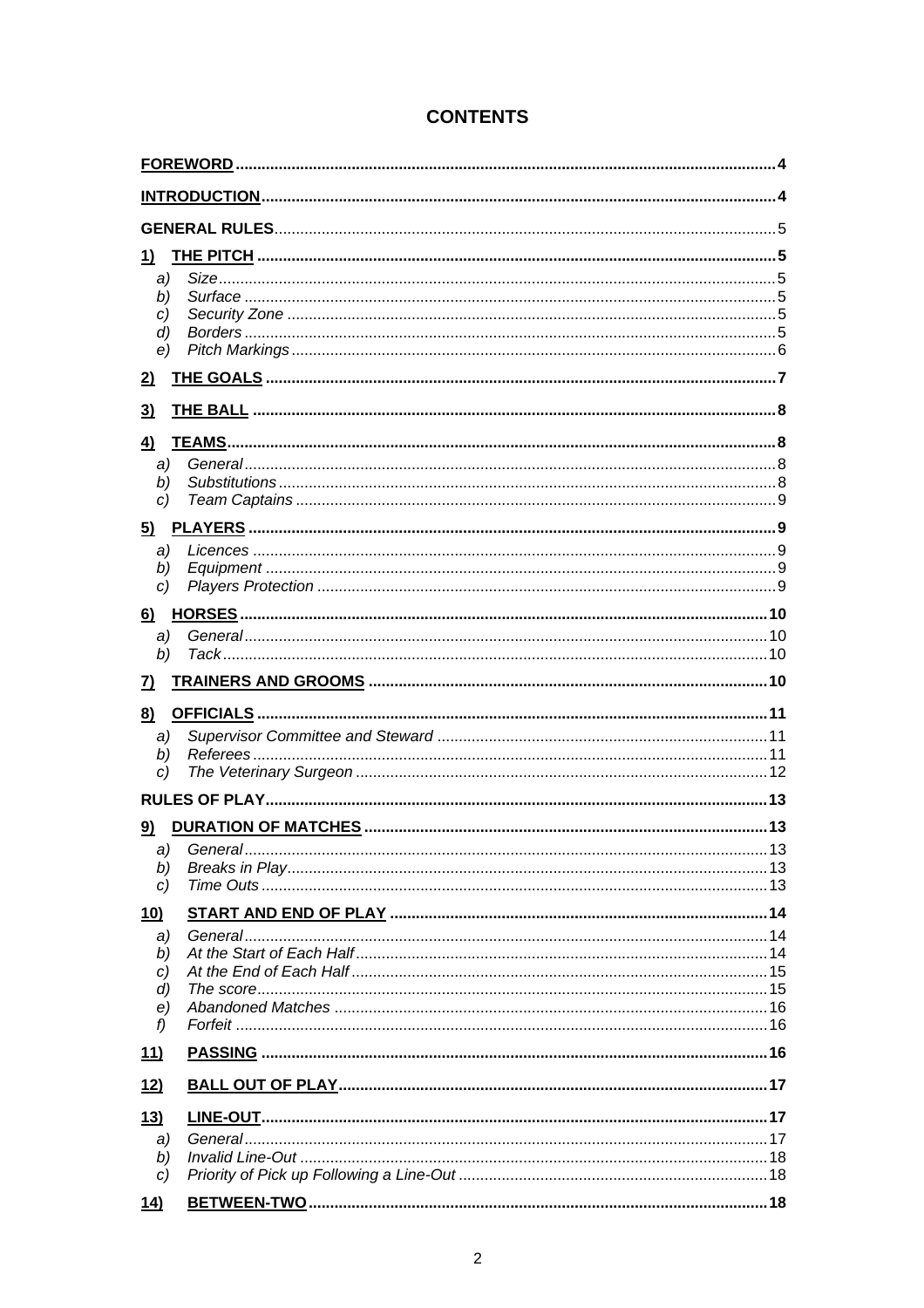| 15)                |                                                            |  |  |  |  |  |
|--------------------|------------------------------------------------------------|--|--|--|--|--|
| a)                 |                                                            |  |  |  |  |  |
| b)                 |                                                            |  |  |  |  |  |
| C)                 |                                                            |  |  |  |  |  |
| <u>16)</u>         |                                                            |  |  |  |  |  |
| <u>17)</u>         |                                                            |  |  |  |  |  |
| a)                 |                                                            |  |  |  |  |  |
| b)                 |                                                            |  |  |  |  |  |
| C)                 |                                                            |  |  |  |  |  |
| $\left( d \right)$ |                                                            |  |  |  |  |  |
| <u>18)</u>         |                                                            |  |  |  |  |  |
| a)                 |                                                            |  |  |  |  |  |
| b)                 |                                                            |  |  |  |  |  |
| <u>19)</u>         |                                                            |  |  |  |  |  |
| a)                 |                                                            |  |  |  |  |  |
| b)                 |                                                            |  |  |  |  |  |
| C)                 |                                                            |  |  |  |  |  |
| d)<br>e)           |                                                            |  |  |  |  |  |
|                    |                                                            |  |  |  |  |  |
| 20)                |                                                            |  |  |  |  |  |
| 21)                |                                                            |  |  |  |  |  |
| 22)                |                                                            |  |  |  |  |  |
| 23)                |                                                            |  |  |  |  |  |
| 24)                |                                                            |  |  |  |  |  |
| 25)                |                                                            |  |  |  |  |  |
| 26)                |                                                            |  |  |  |  |  |
| 27)                |                                                            |  |  |  |  |  |
| 28)                |                                                            |  |  |  |  |  |
| <b>Annex A -</b>   | ADAPTATION OF THE RULES FOR YOUNG HORSE-BALL CATEGORIES 27 |  |  |  |  |  |
|                    | $A.1 -$                                                    |  |  |  |  |  |
|                    | $A.2 -$                                                    |  |  |  |  |  |
|                    | $A.3 -$                                                    |  |  |  |  |  |
|                    | $A.4 -$                                                    |  |  |  |  |  |
|                    | $A.5 -$                                                    |  |  |  |  |  |
|                    | $A.6 -$<br>$A.7 -$                                         |  |  |  |  |  |
|                    | $A.8 -$                                                    |  |  |  |  |  |
|                    | $A.9 -$                                                    |  |  |  |  |  |
|                    | $A.10 -$                                                   |  |  |  |  |  |
|                    | $A.11 -$                                                   |  |  |  |  |  |
|                    | $A.12 -$<br>$A.13 -$                                       |  |  |  |  |  |
|                    |                                                            |  |  |  |  |  |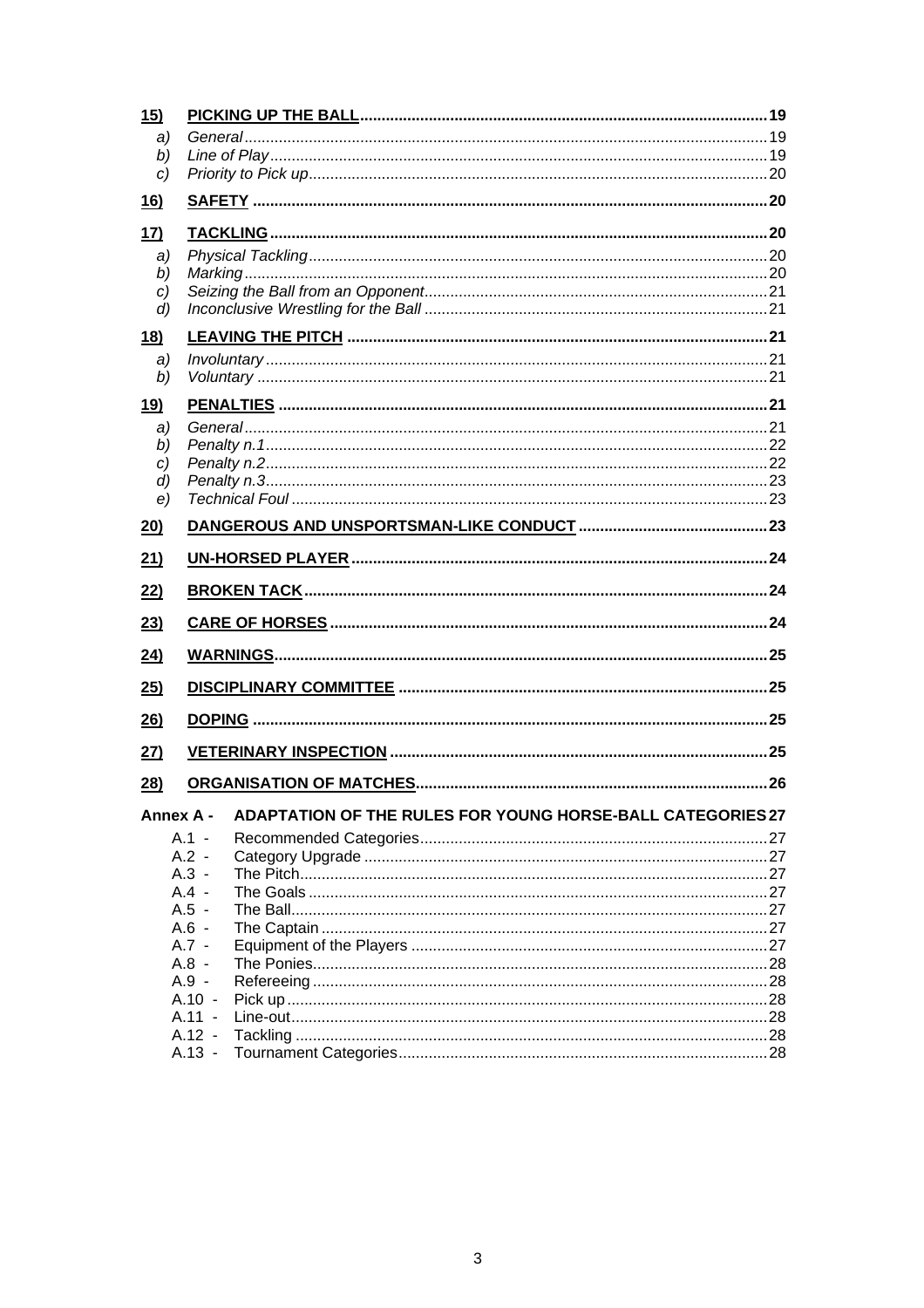# *FOREWORD*

Horse-ball is played between two teams of six riders who must pick up a ball from the ground without dismounting, and using a game of attack and defence attempt to score in goals at each end of a pitch.

The speed and vigour of the game requires the players to have a complete knowledge and understanding of the rules and to adhere to them strictly at all times.

Above all it must always be remembered that good sportsmanship is the foundation stone on which the game of horse-ball is built and that the safety of both horses and riders is paramount.

# *INTRODUCTION*

Any person taking part in a horse-ball match is expected to be fully conversant with the rules and to accept unreservedly the contents, spirit and effect of the rules. Any person taking part in an official event must be licensed by the relevant federation of their country.

The Rules that follow regulate the game played on horses. For playing the game on Ponies some rules are amended as set out in Annex A.

Changes may be made to the rules during the course of the season. All National Horse-Ball committees (ONHB) will be informed in writing of any changes and the dates from which they come into effect by the International Federation of Horse-Ball (FIHB).

Each country can bring to these rules the modifications that they retain necessary for the horse-ball development in their own country.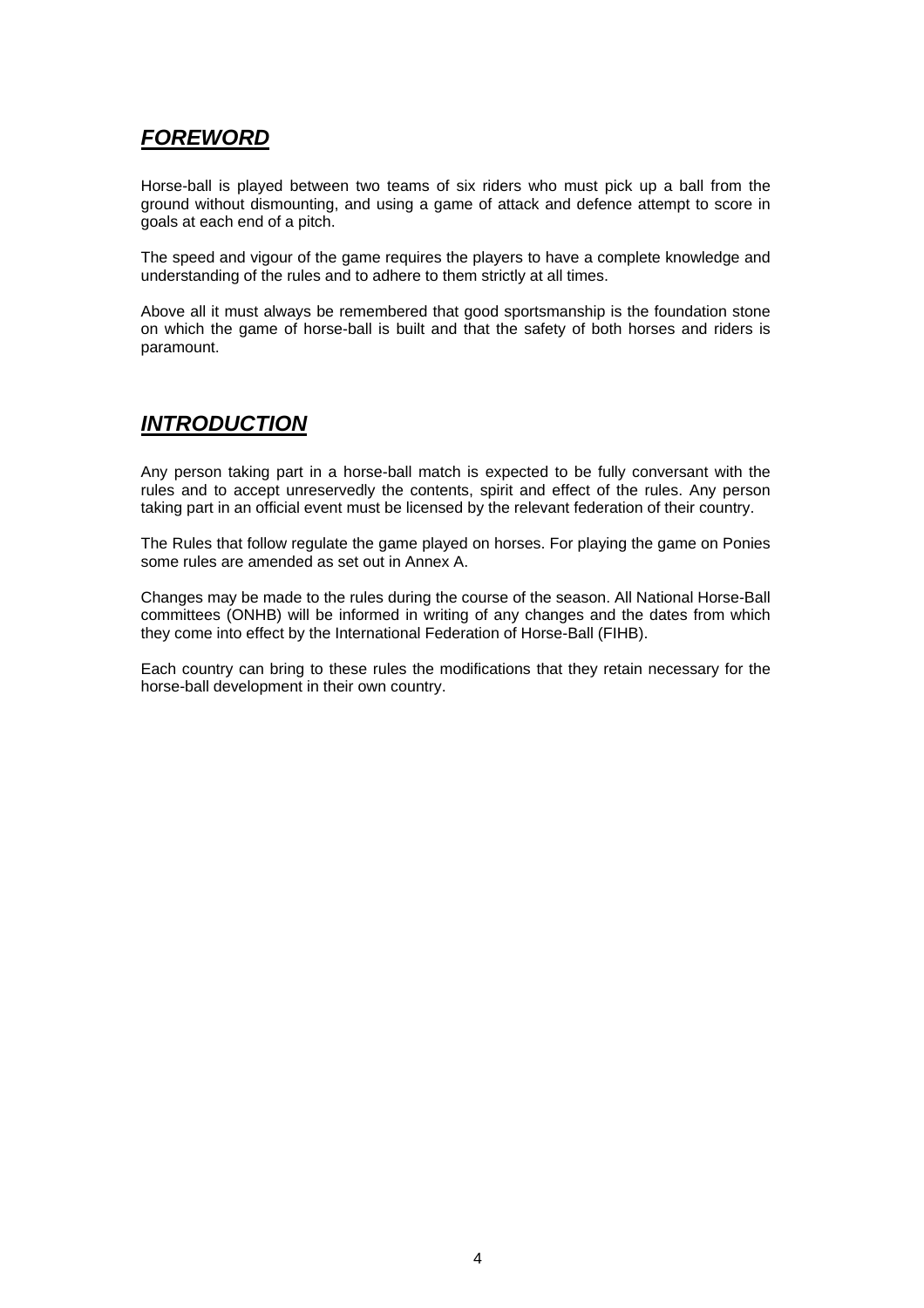# **GENERAL RULES**

# *1) THE PITCH*

#### *a) Size*

The pitch is rectangular, with the following dimensions (excluding security zones):

| $\bullet$ | Length:           | Maximum<br>Minimum | 75 m<br>60 m            |
|-----------|-------------------|--------------------|-------------------------|
| $\bullet$ | Width:            | Maximum<br>Minimum | 30 m<br>20 <sub>m</sub> |
|           | Ideal dimensions: |                    | 65 m x 25 m             |

In any descriptions that follow, the term 'side' will be used to indicate the long side of the pitch, and the term 'end' will be used to indicate the short side of the pitch.

#### *b) Surface*

The pitch must be level and the surface soft, even, and non-slip in order to provide a safe and secure footing for the horses.

Pitches may be indoors or outdoors. If the pitch is outdoors it must be well drained in order that it remains playable in wet weather.

#### *c) Security Zone*

Bordering the pitch along each side is a security zone. This is an area between 3 m and 5 m wide along the length of each side of the pitch where the team trainer and grooms may sit and where the substitutes must wait.

Outdoor pitches are preferred. The FIHB can authorise official meetings to take place indoors. If there is insufficient space for a security zone; the pitch should take the form of a manege with kicking boards along the sides (for the safety of horse and rider). In this case, space for the substitutes may be set aside elsewhere provided that there is quick and easy access to the pitch.

#### *d) Borders*

The ends of the pitch must be made impassable using a barrier at least 1 m 60 high.

The boundary at each end of the pitch should be extended on each side to mark the end of the security zone and should have a minimum height of 1 m 20.

There is to be a net behind each goal in order to prevent the ball from going out of play. This net should be 4 m 50 high and should extend at least 5 m on each side of the goal.

The borders between the pitch and the security zone must be marked in a safe manner and must be passable along their entire length. A raised border of some kind is preferred in order to prevent the ball rolling out of play.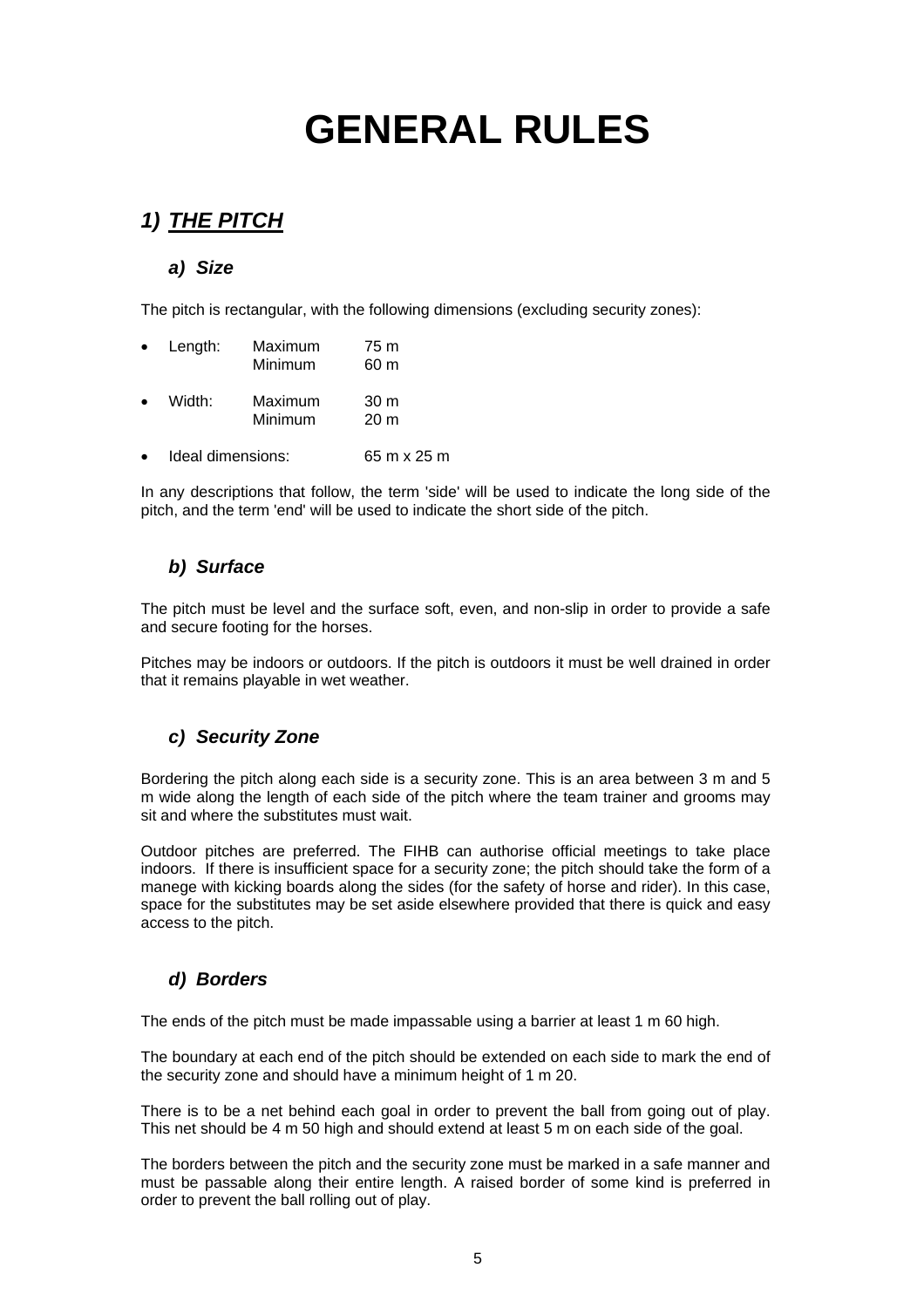All borders must be safe for both horses and riders. The barriers themselves are part of the playing area of the pitch.

#### *e) Pitch Markings*

Along each side of the pitch flags or cones or other suitable marker will be used to indicate:

- the centre line;
- The 5 m, the 10 m and the 15 m penalty line measured in each case from the goal;
- There will also be indicators 0.5 m from each side of the centre line.



line out indicators (0.5 m from each side of the centre line)  $0 \quad 0$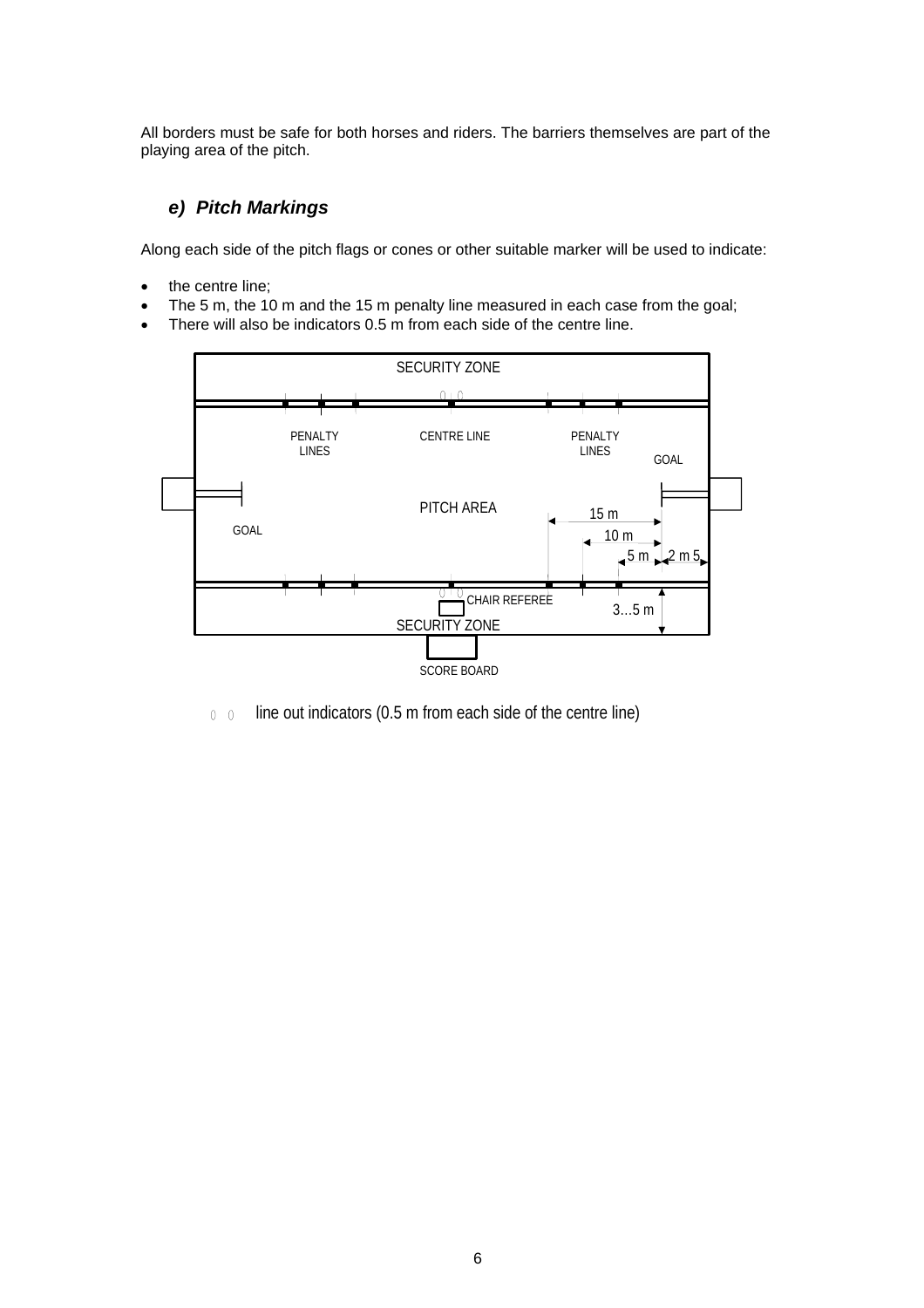# *2) THE GOALS*

There are two goals one positioned at the centre of each end of the pitch.

The goals are circular with an internal diameter of 1 m and made from a material with a thickness of 6 cm. They are mounted vertically 2 m 50 from the end of the pitch with the base of the goal 3 m 50 from the ground. The goals should be painted white, with a white net (4 cm mesh).

They may either be suspended or mounted on a frame. In the latter case, the base of the frame must not infringe the playing area.

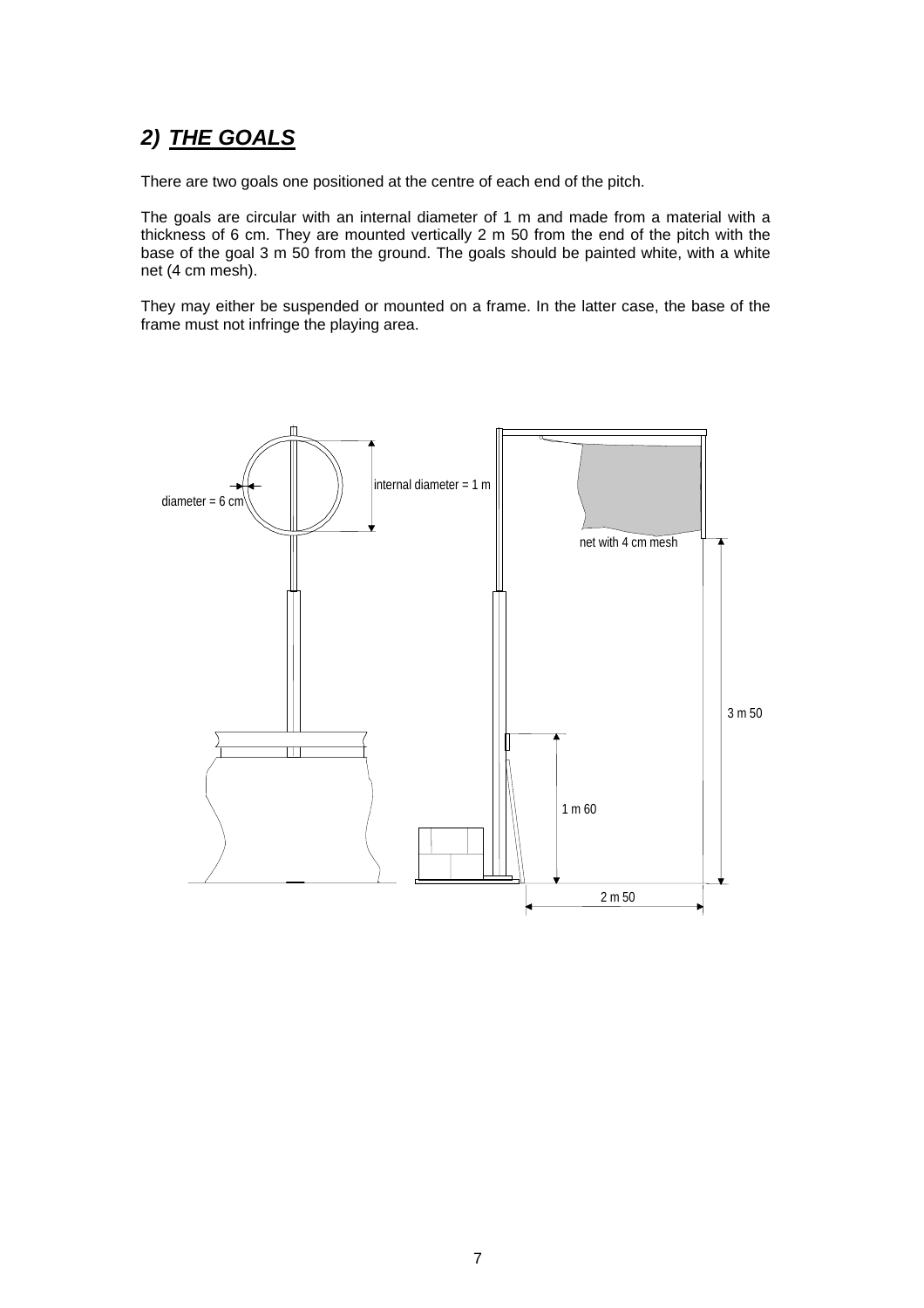# *3) THE BALL*

The ball is a light-coloured junior (size 4) football surrounded by a harness to which six leather handles are attached.

| $\bullet$ | <b>Ball size</b>                                     | Τ4        |
|-----------|------------------------------------------------------|-----------|
| $\bullet$ | Circumference of ball                                | 65 cm     |
|           | • Length of handles (note 1)                         | 31 cm     |
| $\bullet$ | Width of handles                                     | 2 cm      |
| $\bullet$ | Distance between fixing points of a single<br>handle | 20 cm     |
| $\bullet$ | Thickness of handles                                 | $6/8$ mm  |
| $\bullet$ | Total weight                                         | $6/700$ g |

note 1: length of the handles measured as the length of the leather without taking into account the stitchings.



# *4) TEAMS*

#### *a) General*

A team is made up of six horses and six riders. Only 4 players from each team are allowed on the pitch at any one time. A team can play with only three players but no less than that number. Substitutes must remain within the security zone until a substitution is made.

#### *b) Substitutions*

Substitutions may only be made when:

- there is a break in play (such as when a goal has been scored or when the ball has gone out of play);
- during a time-out called by a team, or the referee.

There is no limit to the number of substitutions that may be made.

The substituted player can only come onto the pitch from the half of the pitch, which the player's team is defending.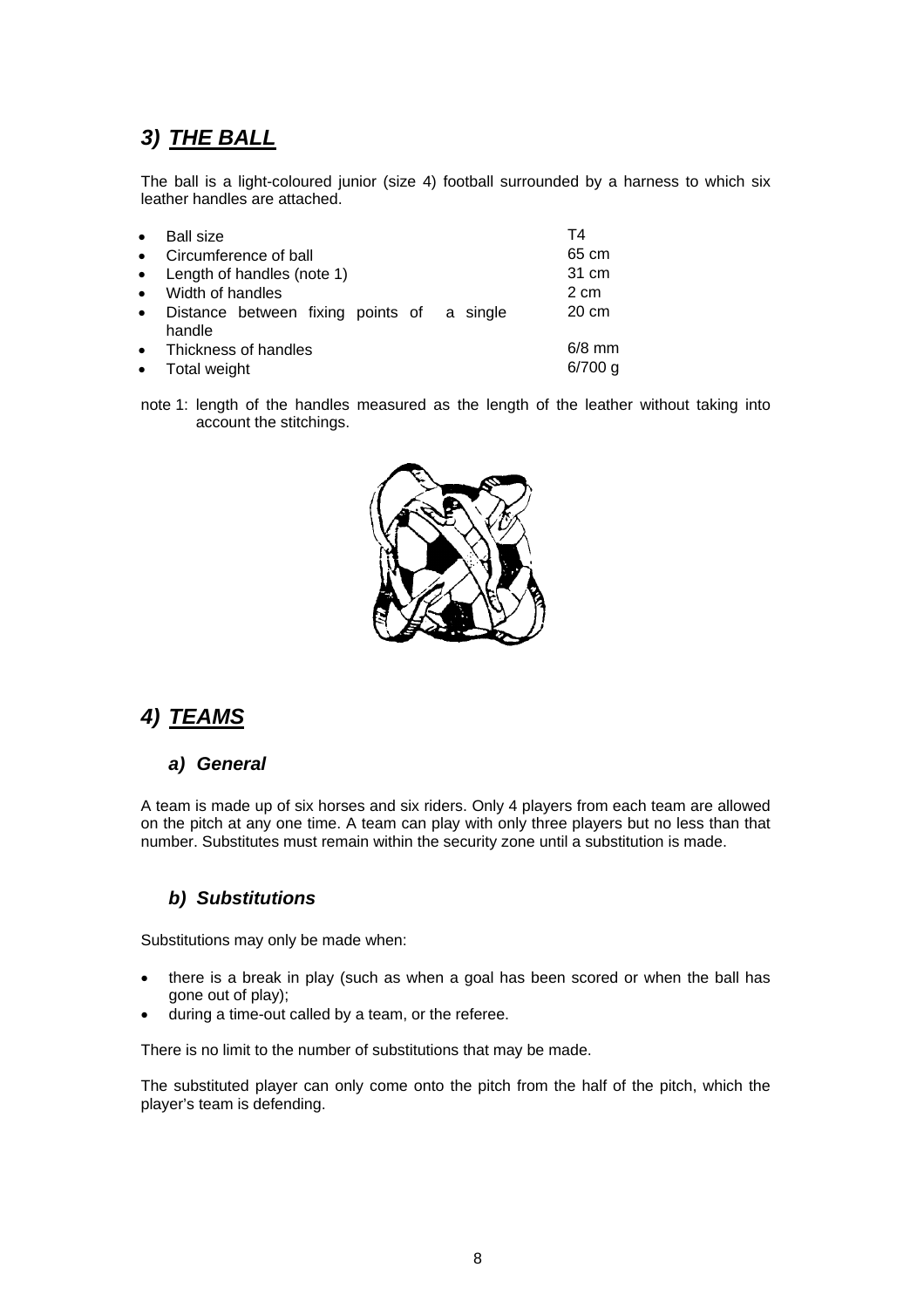#### *c) Team Captains*

Each team must have a team captain. The captain is the representative of the team. He directs and controls his/her team's game. He is the only player who may address the referee. The captain is entitled to discuss the interpretation of the rules with the referee and ask for basic information regarding the state of the game; he must address the referee with courtesy.

Before leaving the pitch for any valid reason, the captain shall inform the referee who is his replacement.

# *5) PLAYERS*

#### *a) Licences*

Players playing in a competition organised by or for the FIHB. must be members of their own ONHB. A player who plays for another country must have the authorisation of the ONHB for his own country and for the country for whom he is playing.

#### *b) Equipment*

Riders must:

- wear riding hats conforming to the current appropriate European standard. Chin straps must be done up at all times;
- wear correct riding footwear (i.e. long boots only);
- wear the same uniform for players of their team. Players are numbered 1 to 15 with each rider wearing a number on the back (20 cm) and on the chest (10 cm). Players may not change numbers during a game;
- spurs may be worn but star spurs, dangerous or that can injury are forbidden. Adhesive tape may not be used to secure spurs to boots. Spurs must be fitted correctly and must not exceed 3 cm (maximum). Spurs that have caused injury to a horse shall be immediately removed;
- whips may not be carried during the game but is allowed in the separate warm up arena;
- players are recommended to wear back protectors;
- players may not wear jewellery. Rings may be worn provided that either gloves are worn or the rings are taped over in order to make them safe.

Shirts with black and white vertical stripes (5 cm) are reserved for referees.

Any sponsorship showing on the horse or rider must be conform to the regulations of the ONHB of the country in which the event takes place

#### *c) Players Protection*

For any injury to a player that causes bleeding, the player should leave the pitch and will return only after the doctor or paramedic so advises and after the injury has been protected.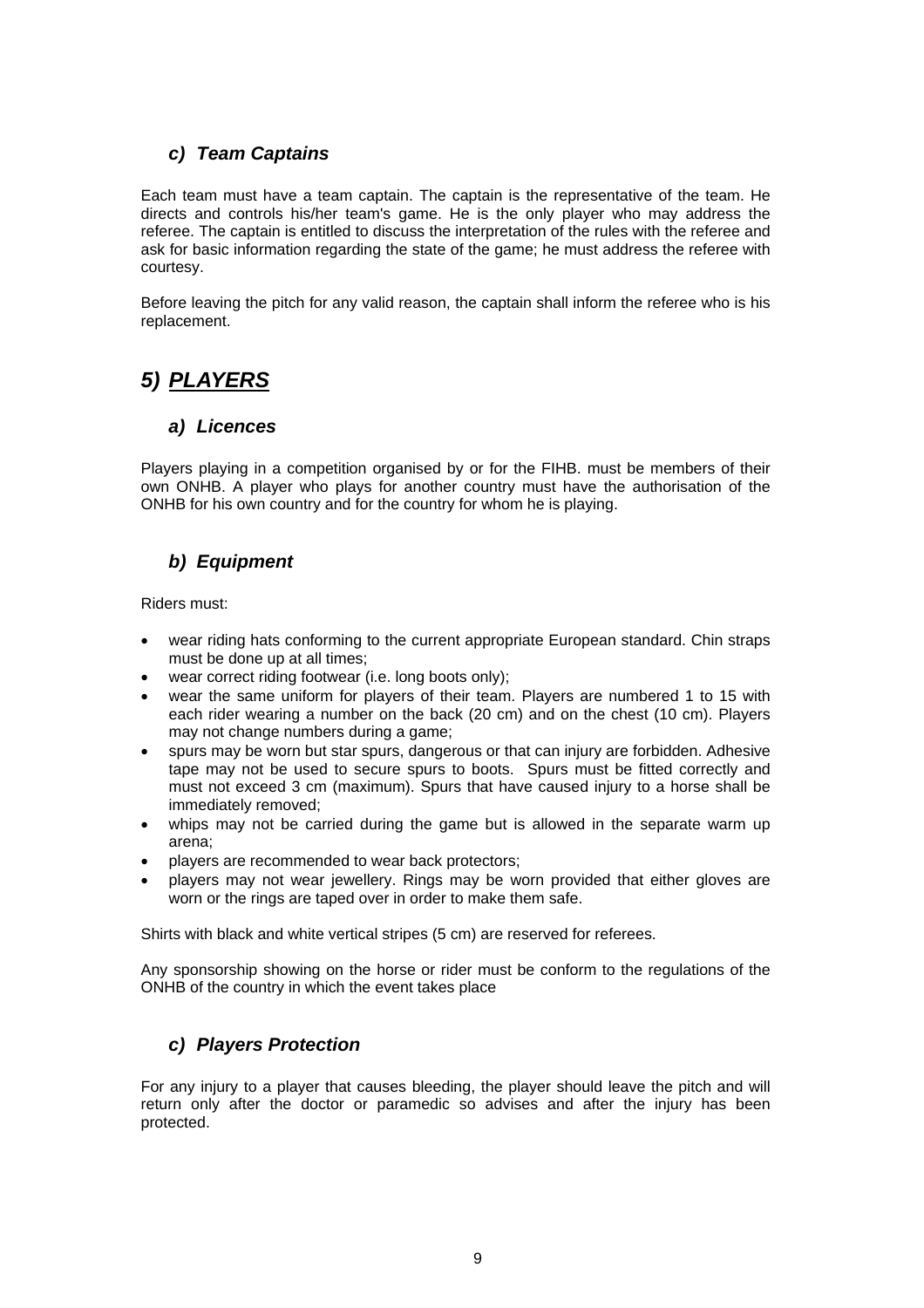# *6) HORSES*

#### *a) General*

There are maximums of six horses per team of which four can be on the pitch at any one time.

Each horse can only participate in one match a day. A horse can participate in two matches a day provided that the length of each half of the match is less than 8 minutes.

Each horse in the team must be at least 4 years of age and have valid identification and vaccination certificates.

Horses entered on the match sheet can be mounted during the warm up and during the game by other riders, the coach or the grooms in correct riding equipment.

#### *b) Tack*

Horses, including referees horses, are subject to the following conditions:

- subject to the prohibition of Fulmer bits, there is no restriction on the choice of bit providing that it is of a type acceptable to the FIHB. Bitless bridles are acceptable provided that they are correctly fitted and correctly used. Fulmer bits are prohibited. The referee can insist that any bit that has injured a horse shall be removed and replaced;
- standing martingales (either rigid or elastic) are compulsory for all competitions;
- protection on all four legs (bandages or boots) is compulsory;
- the use of overreach boots is compulsory. If any over-reach boot or boots is lost the referee can send the player off. No substitution can take place until there is a break in play;
- there is no restriction on the choice of saddle except "Camarguaise", western style and racing saddle;
- blinkers are not permitted;
- studs (either fixed or removable) are permitted only on grass and after agreement with the supervisor;
- all tack used must be safe, be in good condition, and be correctly fitting and correctly fastened. If any article of tack breaks it must be replaced immediately: no substitution can take place until there is a break in play;
- pick up straps should run through the loop on the martingale under the horse's belly, i.e., they should not hang unrestricted.

# *7) TRAINERS AND GROOMS*

Each team is permitted one groom per horse and one trainer in the security zone provided that they each wear a uniform in the colour of their team.

Trainers and grooms may not address the referee, other than the trainer to request a timeout. If they do they can receive a technical foul, a yellow or red card or to be excluded.

Except during time-outs or during the half time interval trainers and grooms may not leave the seats provided for them otherwise they may face exclusion. They may not enter the chair referee's zone that is 5 m to either side of and to the rear of the chair. Non observance of this rule is a technical foul.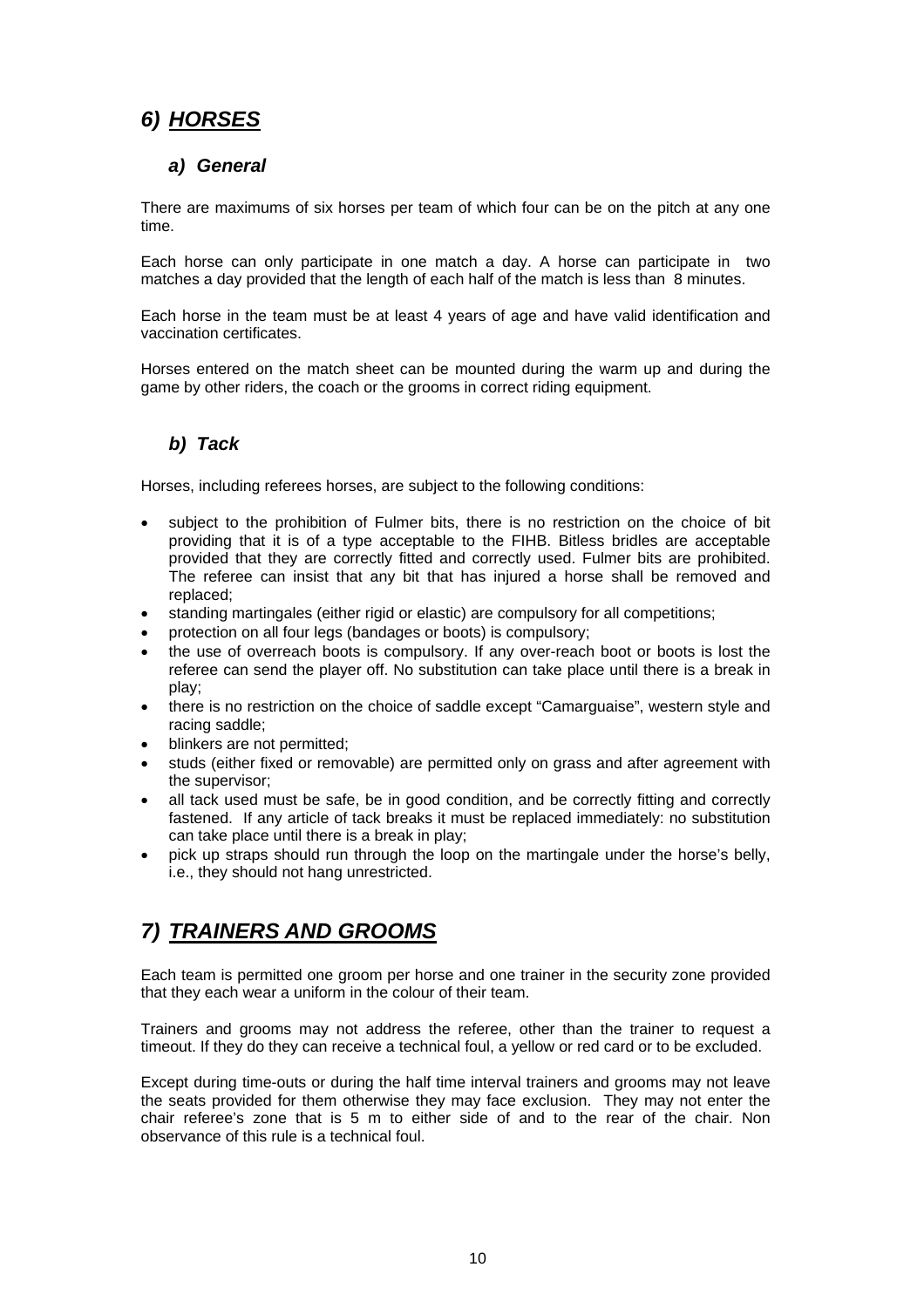# *8) OFFICIALS*

#### *a) Supervisor Committee and Steward*

The supervisor committee is nominated by the FIHB. It is composed of three people from three different countries. One of them is president of this committee. The president is chosen by the FIHB.

This committee chooses the referees for matches. It ensures that all competitions run smoothly and it can determine disputes concerning interpretation of the rules.

It may not however, interferes with the refereeing during a match.

It can ask to the referee to stop a match. It can remove a horse or a player after taking advice from the veterinary or a doctor as appropriate.

The committee:

- presides over the veterinary inspection;
- establishes that the pitch is playable;
- calls the disciplinary committee if appropriate;
- receives complaints;
- controls the horses identification, etc papers;
- controls licences.

A member of the supervisor committee is the steward for the match.

#### *b) Referees*

Two referees, one on the pitch (on horseback) and one on the sideline (seated) control each match.

The chair referee sits in a central position in the security zone separated from the substitutes, grooms and trainers, preferably on a raised chair or platform.

During the match the chair referee will signal to the referee on horseback any infringements of the rules using a method agreed between them (such as a flag or two-way radio).

At any time during a match the mounted referee may call additional time-outs (which will not be charged to either team) to consult the chair referee.

In all cases the decision of the mounted referee takes precedence and is final. He may interfere when he wishes to make sure that rules and spirit are respected.

For any official competition, the FIHB nominate referees directly or through the each countries' ONHB.

All referees should have a competition license or other appropriate authority of their ONHB. valid for the current year. All referees must be covered by insurance for civil responsibility when he is acting as referee.

Only the captain of each team may address the referee during the game. The Trainer may request a timeout.

Referees must make sure that rules are respected, followed and enforced. Before the game starts, referees must check all players equipment and their own and their assistants.

The referees are empowered to make any decision concerning any infringements of the rules either on or off the pitch from the time of their arrival (which is to be at least 30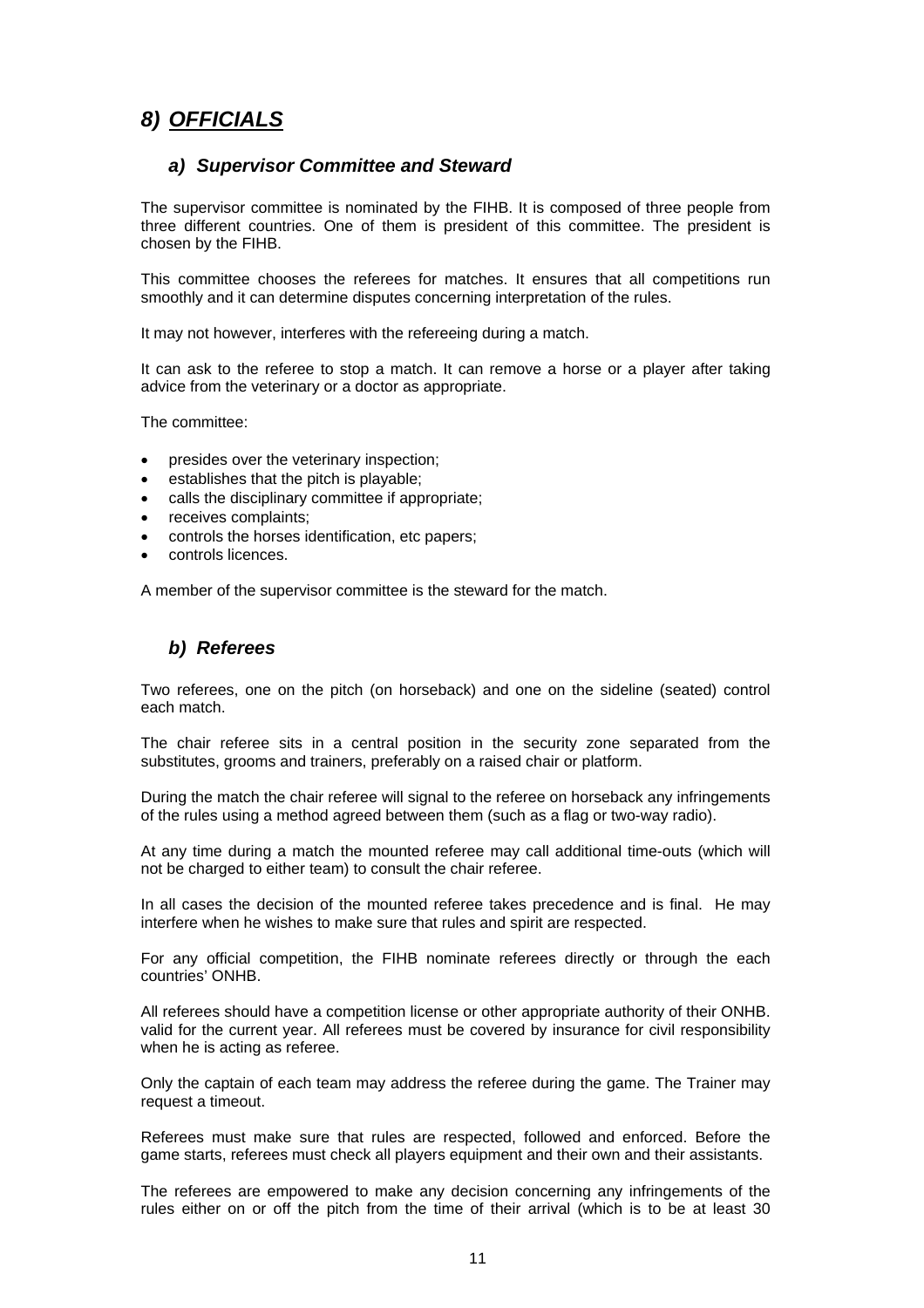minutes before the start of the match) until the game sheet has been signed (by both referees and captains) after the match.

Horses for the referee can be provided by the event organiser or brought by the referee. This decision is taken by the event organiser.

Referees' horses must be presented to the veterinary surgeon.

#### *c) The Veterinary Surgeon*

The vet stands on the same side as the chair referee.

The vet is there to look after the welfare of the horses and can ask the supervisor to stop the game if a horse is injured.

He explains the reasons of his intervention to the supervisor in order to stop the game if the well being of any horse is in doubt.

Any horse taken off by the vet cannot resume play until the vet so confirms.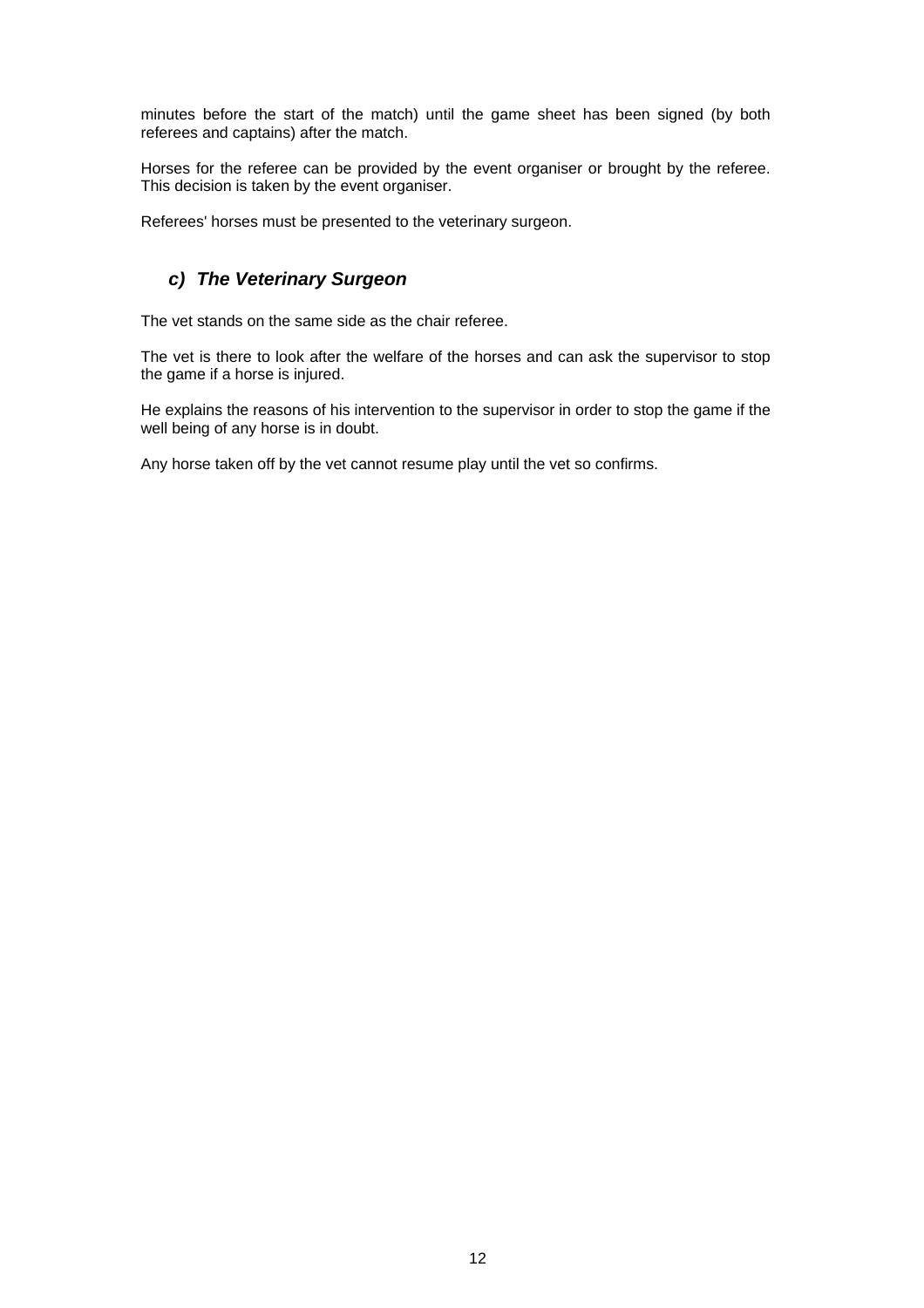# **RULES OF PLAY**

# *9) DURATION OF MATCHES*

#### *a) General*

A match consists of two halves, each of 10 minutes duration, separated by a half-time period of 3 minutes.

An official timekeeper controls the game-clock.

In the case where a team must play more than one match in a day the organisers may reduce the length of each half. In this case horses can be authorised to play 2 matches within the same day. This decision will be taken by the supervisor who can be advised by the vet.

#### *b) Breaks in Play*

Breaks in play may occur automatically or on referee decisions for a number of reasons such as:

- when a goal has been scored;
- the ball has gone out of play outside the long side:
- a foul has been committed.

The game clock will not be stopped as a result of these breaks.

#### *c) Time Outs*

Each team may request one 30 second time-out in each half. A time-out may only be requested during a break in play.

The team captain or the trainer may ask the referee for the time-out. The timekeeper will stop the game clock.

Any time out not called cannot be carried forward. The timekeeper will signal the end of the time-out period. The game clock will be re-started when the referee gives the signal for the game to re-start.

The referee may call additional time-outs which will not be charged to either team. This time-out may be of any length. There is no limit to the number of time-outs a referee may take during a match. Only the referee can order the timekeeper to stop the game clock.

The game clock will be stopped for the duration of a time-out.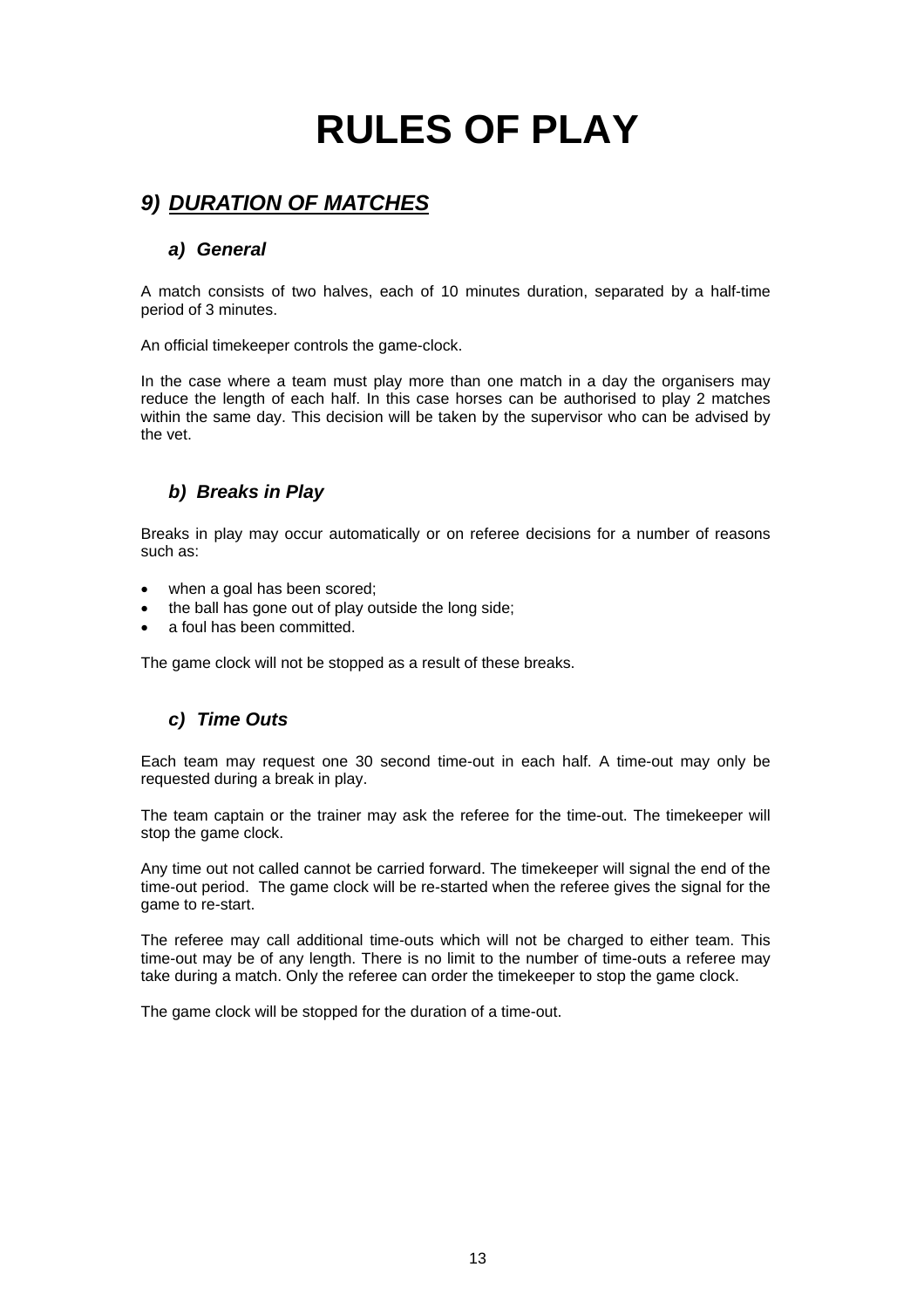# *10) START AND END OF PLAY*

#### *a) General*

The team who will pick up first is decided on the toss of a coin. The team winning the toss may either decide:

- who will pick up first (the starting team):
- which end they will defend.

If the team winning the toss chooses who will pick up first the other team may decide which end to defend. If the team winning the toss chooses which end to defend the other team will pick up first.

Each team must present a regulation ball to the referee who will chose which to use. The other ball is given for the game period to the chair referee.

On coming onto the pitch before the start of the game the teams must remain in their respective halves of the pitch.

The teams will change ends at the end of the first half of the match.

At the start of the second half the other team will attempt to pick up first.

#### *b) At the Start of Each Half*

At the start of each half, the referee places the ball on the centre of the 10 m penalty line of the team which is to pick up first. Members of the picking up team can be in front of their 10 m line and up to their side of the half way line, facing the goal they are attacking, but any player of the picking up team in front of the 10 m line i.e. between the 10 m line and the half way line cannot attempt to pick up the ball. All players of the picking up team who are to attempt to pick up the ball shall be the goal side of their 10 m line. The other team must all be to their side of the centre line facing their own goal.

If a team doesn't provide a valid regulation ball, the two first pick ups are given to the opposing team.

On the referee's signal, the players of the picking up team attempt to pick up the ball at a canter. The game clock will be started when the referee gives the signal for the match to start. The referee will only signal the games to start when all players are stationary.

If the first pick up is not made at the canter or if those members of the picking up team eligible to attempt to pick up the ball as set out above misses the ball or crosses the 10 m line, or if any player not eligible to attempt to pick up the ball attempts to pick it up, the referee will award a Penalty n.3 to the defending team to be taken at the centre of the pitch.

The players of the defending team must remain in their own half of the pitch until either:

- one of the members of the picking up team crosses the centre line, or
- the ball carrier, once travelling towards the opponents goal turns back towards his/her own goal, or
- the ball falls to the ground.

A Penalty n.2 will be awarded to the picking up team if this rule is broken.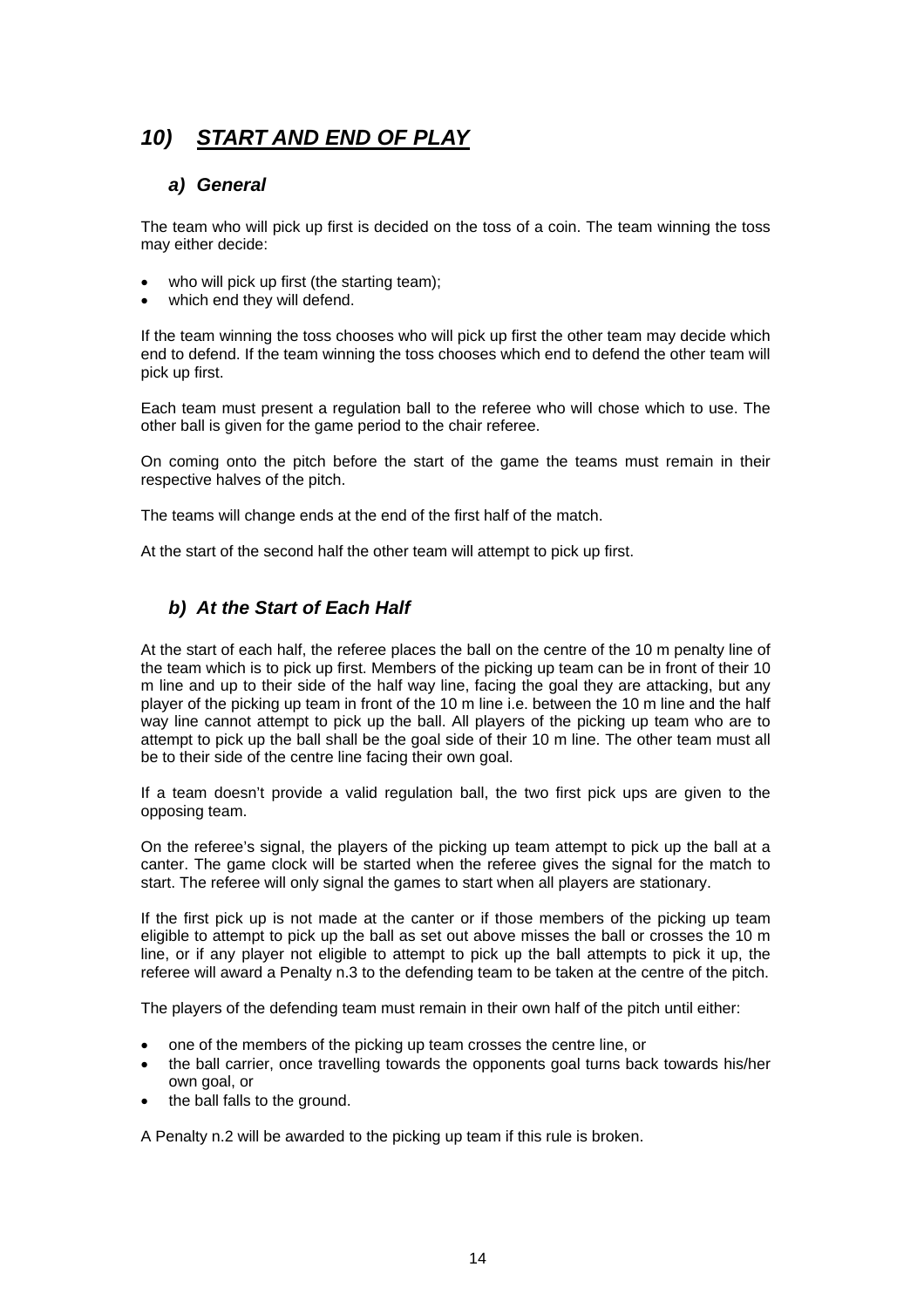#### *c) At the End of Each Half*

The timekeeper will signal the end of each half by a 3-second signal on the horn or buzzer. If this horn does not work for any reason, the chair referee will whistle the end of the half.

If a shot from open play is attempted at the end of a half, the goal will only be allowed provided that the ball left the thrower's hands before the start of the signal to end the half.

If a Penalty n.1 or Penalty n.2 has been awarded at the end of a half only a direct shot can be made. The direct shot cannot be defended.

#### **The half definitively stops when the referee blows the whistle three times.**

#### *d) The score*

The team scoring the most goals wins the match.

A goal may only be scored when three passes have been made between three different players of the same team without the ball falling to the ground or changing possession. Deflection of the ball by an opponent does not constitute a change of possession and in this case the pass count will remain unchanged.

There is no restriction on how or from where the ball may be thrown.

A goal is only valid if the entire ball passes through the circle of the goal (assuming three passes have taken place and no rules have been broken).

If the goal is invalid, but the ball remains in play, the game will continue, with the normal rules of priority of pick up applying.

If a player shoots and scores in his/her own goal, a goal will be awarded to the opposing team. The three pass rule will not apply to an own goal.

In league competitions the following points will be awarded:

- $Match$  won  $= 3$  points
- $Match drawn = 2 points$
- $Match lost = 1 point$
- Match forfeit  $= 0$  points. In addition 8 points will be deducted from the goal difference of the team forfeiting the match, and 8 points added to the goal difference of the opposing team.

In the event of teams finishing on equal points, they are separated using the following formula:

- goal difference:
- most goals for;
- least goals against;
- most matches won:
- least matches lost;
- lowest number of yellow or red cards (1red card = 2 yellow cards) and/or Penalty n.1s;
- lowest total age of the team:
- toss of a coin.

If the competition requires a winner and a match is drawn then a period of 'sudden death' extra time will be played.

The sudden death period starts immediately after 2 minutes break from the end of the second half; the referee will call a between two on the centre line to start the sudden death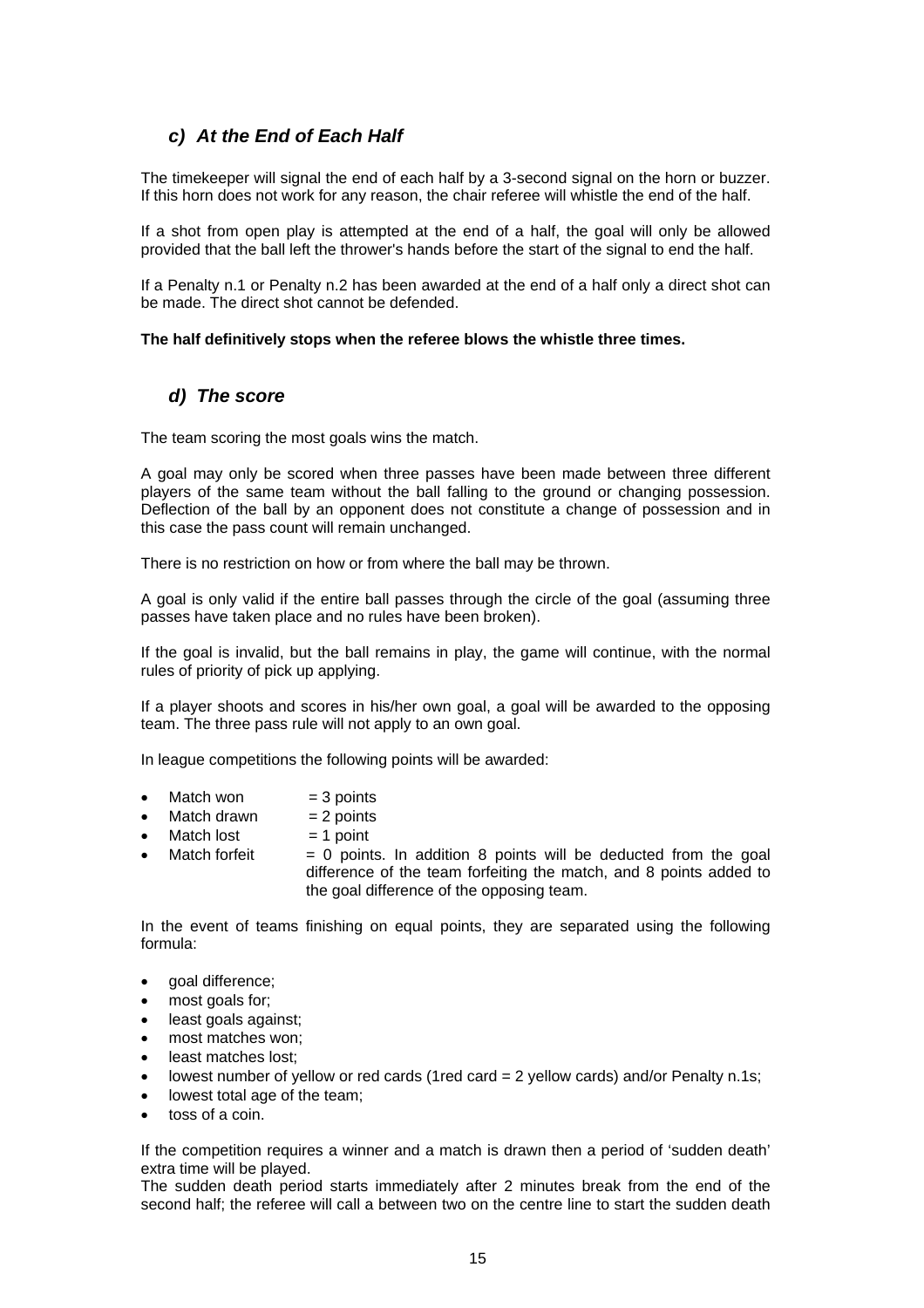period. Each period of sudden death should be 5 minutes long. After each period of sudden death there will be a break of 2 minutes. Play will then restart with a between two on the centre line.

The first team to score wins the match.

#### *e) Abandoned Matches*

- in the case of a major incident the referee may decide to abandon the match. In this case, if  $\frac{3}{4}$  of the game time has elapsed the result will stand. If less than  $\frac{3}{4}$  of the game time has elapsed and the match cannot be restarted within 30 minutes of the stoppage the match must be replayed.
- a team may decide to concede a match at any point. In this case the team which concedes loses the match. All goals scored by players will be credited to them. The goal difference of the forfeit is applied unless it would be improved as a result of the goals scored in the match up to that point. In this case the goal difference of both teams is adjusted accordingly.

#### *f) Forfeit*

A team which is not ready for the veterinary check or to start playing at the scheduled time forfeits the match.

The supervisor committee however can allow the match if the referees, the opposing team captain and the event organisers agree but this can be allowed only if this decision is taken at least one hour before the official start time of the match.

Definite entry to international competition means the team is obliged to participate. In case of forfeit the FIHB will take relative sanctions.

# *11) PASSING*

A pass is the interval between the ball leaving the hands of one player and being touched by a second player of the same team.

Handing the ball to another player does not constitute a pass.

There must be three passes between three different players of the same team before a goal can be allowed. If the ball is dropped or it is intercepted the three-pass count starts again. Touching or deflection of the ball by the opposing team is not loss of possession.

The Ball can passed either with one or 2 hands

Any touch of the ball between 2 players of the same team is considered a pass.

A player may not hold the ball for longer than 10 seconds before passing otherwise a Penalty n.3 will be awarded to the opposing team at the point where the 10-second period ended.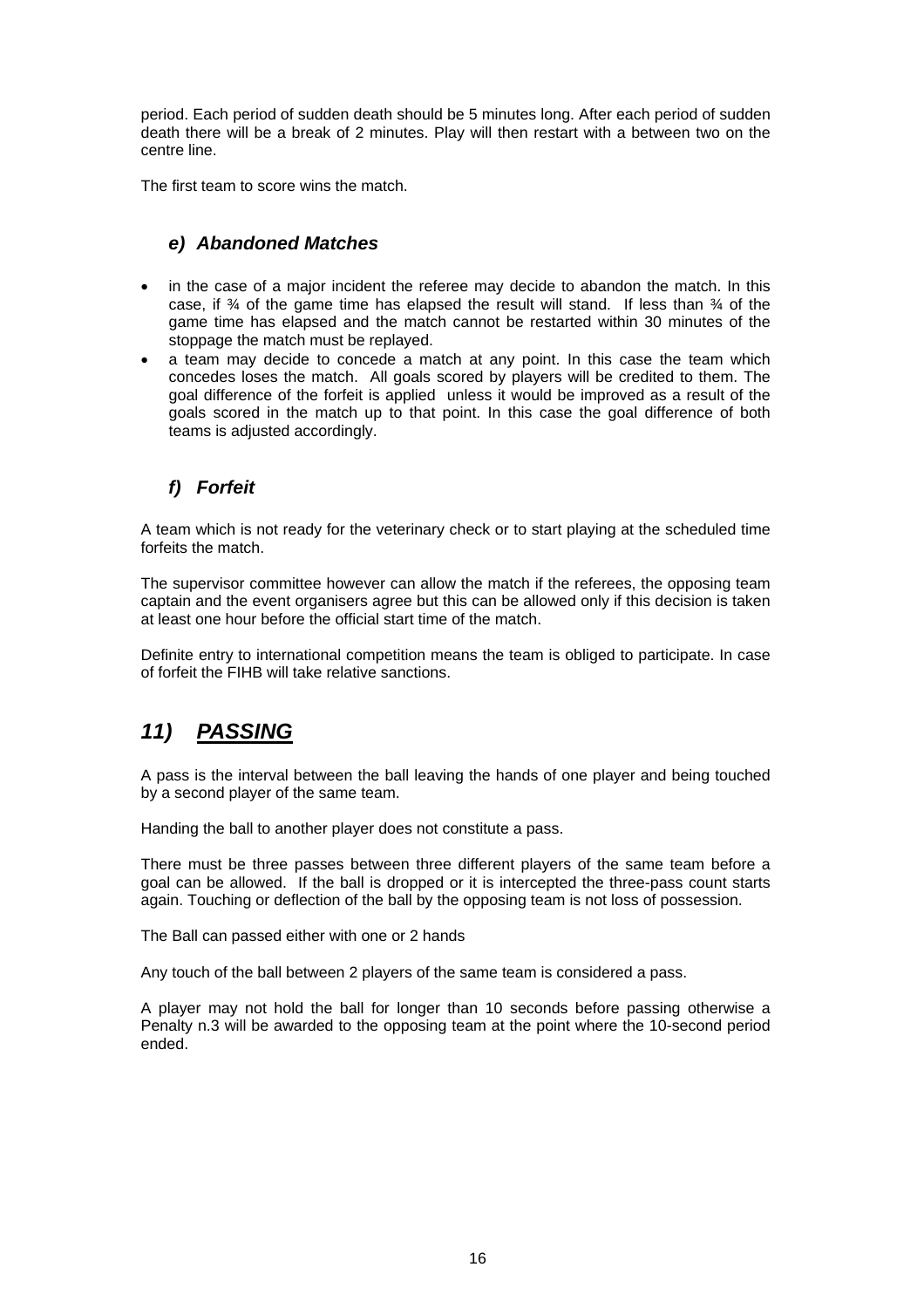# *12) BALL OUT OF PLAY*

The ball is considered to have gone out of play when the ball has fallen to the ground over the barrier or the horse of the player carrying the ball goes out of bounds, i.e., at least one foot goes out of bounds or if the ball goes out from the short sides.

Play is re-started by a Penalty n.3 awarded against the team who last had possession. The Penalty n.3 is taken at the point where the ball went out of play. If the ball goes out of play between the goal and the 15 m line, the Penalty n.3 is taken on the 15 m line. If the ball goes out from the short sides, the Penalty n.3 is taken on the centre of the 15 m line. The barriers are part of the playing area of the pitch.

# *13) LINE-OUT*

#### *a) General*

A line-out will be awarded as a result of a goal being scored. In this case the ball is thrown in by a member of the team conceding the goal;

One or two players from each team line up in two parallel lines facing the touch line. The two lines of players should be separated by a distance of 1 m. The first row of players must be at least 5 m from the side of the pitch.

The thrower stands at the side of the pitch with the ball in line with the centre line. The players must all face the thrower.

The throw-in does not count as a pass (i.e. there must be three subsequent passes before a goal may be scored).

The remaining players of each team must be at least 5 m down field from the players on the line, on their respective sides of the pitch, until the throw has been taken and may only play the ball after it has been caught or deflected by a player in the line-out.

The thrower must wait for the referee's signal before throwing in the ball and must take the throw-in within 3 seconds of the whistle. The ball must be thrown along the centre line and must be at least stirrup height of the first row of players and must not go over the second row of players without being touched.

Players in the line must not come closer than 5 m from the side of the pitch before touching the ball.

Before the referee's signal:

- the players must remain in line, stationary or moving without coming closer than 5 m to the side of the pitch;
- players must all face the thrower.

After the whistle is blown:

- the players may leave the line provided that no foul is committed against a player who does not have the ball;
- the players cannot turn more than  $90^\circ$  in the first line.

If either team causes an unnecessary delay of the game at a line-out or is slow coming to the line out, the referee will award a Penalty n.3 to the other team at the point where the line-out was to be taken.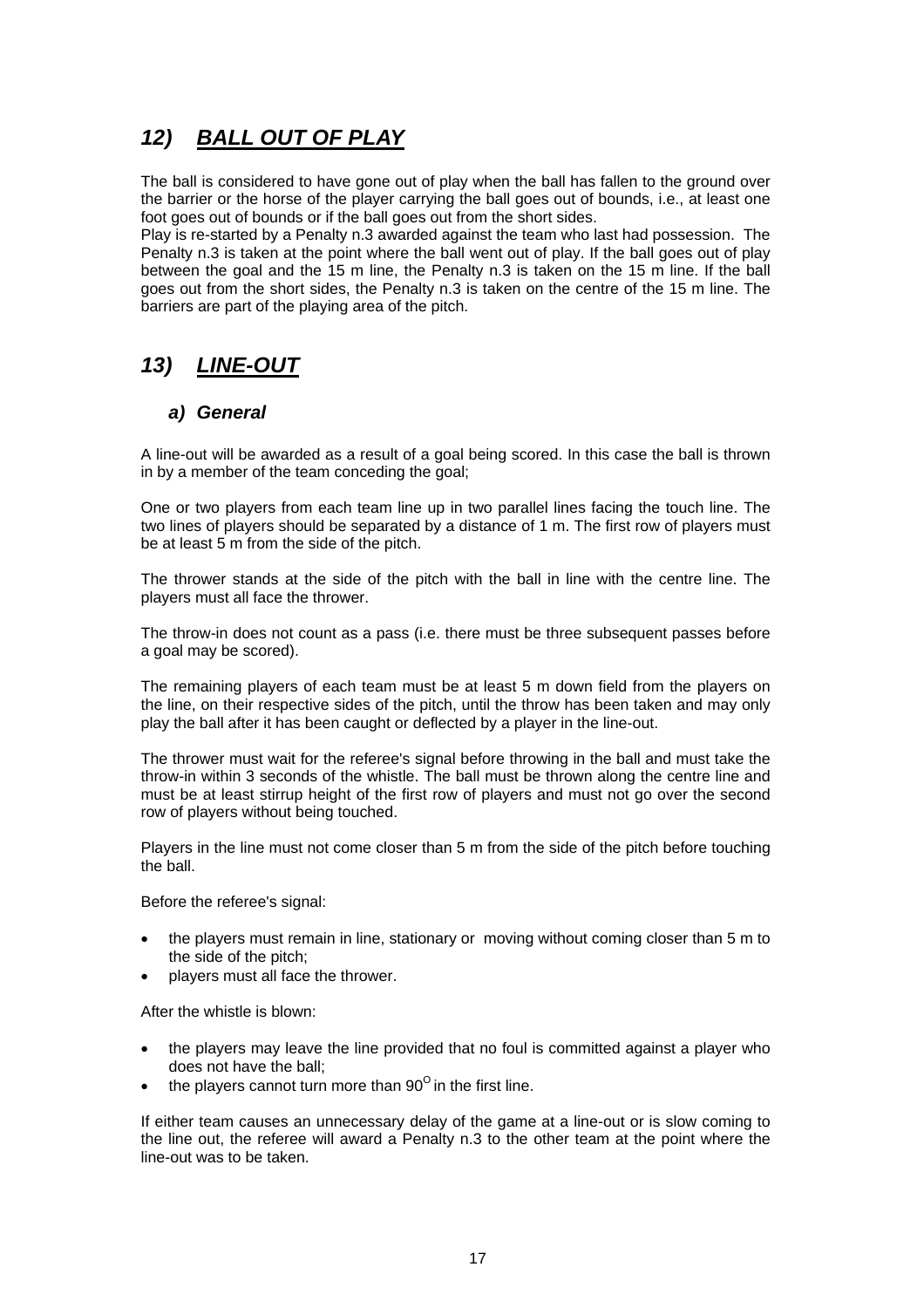The referee will allow the throw-in to be taken as soon as the thrower is ready, and one player from the thrower's team has taken up position on the line.

#### *b) Invalid Line-Out*

A line-out is invalid if:

- the player comes closer than 5 m from the side of the pitch
- the ball does not reach the first row of horses at stirrup height.
- the ball falls to the ground behind the second row of horses without being touched;
- the ball touches the building;
- the thrower pretends to throw the ball but does not.

In these cases the referee will award a Penalty n.3 against the team which caused the invalid lineout. The Penalty n.3 to be taken on the centre line.

If the throw in is not straight or is deliberately to the advantage of the thrower's team, a lineout will be awarded to the opposing team. If the retaken lineout is also not straight, the referee will call for a between two at the same point.

#### *c) Priority of Pick up Following a Line-Out*

In the case where the lineout is valid but the ball falls to the ground, the priority of pick up is as follows:

- if the ball falls to the ground between the players, the players in the lineout may attempt to pick up the ball, with the normal rules of priority of pick up applying. If no player in the lineout picks up the ball, the referee will call a between two;
- if the ball is deflected to one side or the other of the lineout, priority goes to the players on whose side the ball has landed. This advantage is lost if
	- there is no immediate attempt to pick up the ball;
	- after the first pick up attempt (whether successful or not).

Line of play is determined by Rule 15.

# *14) BETWEEN-TWO*

A between two will be called either as a result of:

- a re-taken line-out being invalid:
- a fault which does not benefit or hinder either team.

A between two is a lineout thrown by the referee and with only one player of each team. The referee stands at the side of the pitch at a point perpendicular to the place where the cause of the between two occurred. Both players' stands side by side in front of the referee at a distance of 5 m from the referee. The players should be separated by a distance of 1 m. The referee throws the ball between the two players after he blows the whistle. There is no restriction on how the referee may throw the ball.

The remaining players of each team must be at least 5 m down field from the players on the line, on their respective sides of the pitch, until the throw has been taken and may only play the ball after it has been caught or deflected by a player in the between-two.

In the case where a between two is called at a point beyond (i.e. goal side of) the 15 m line, the lineout will be taken on the 15 m line.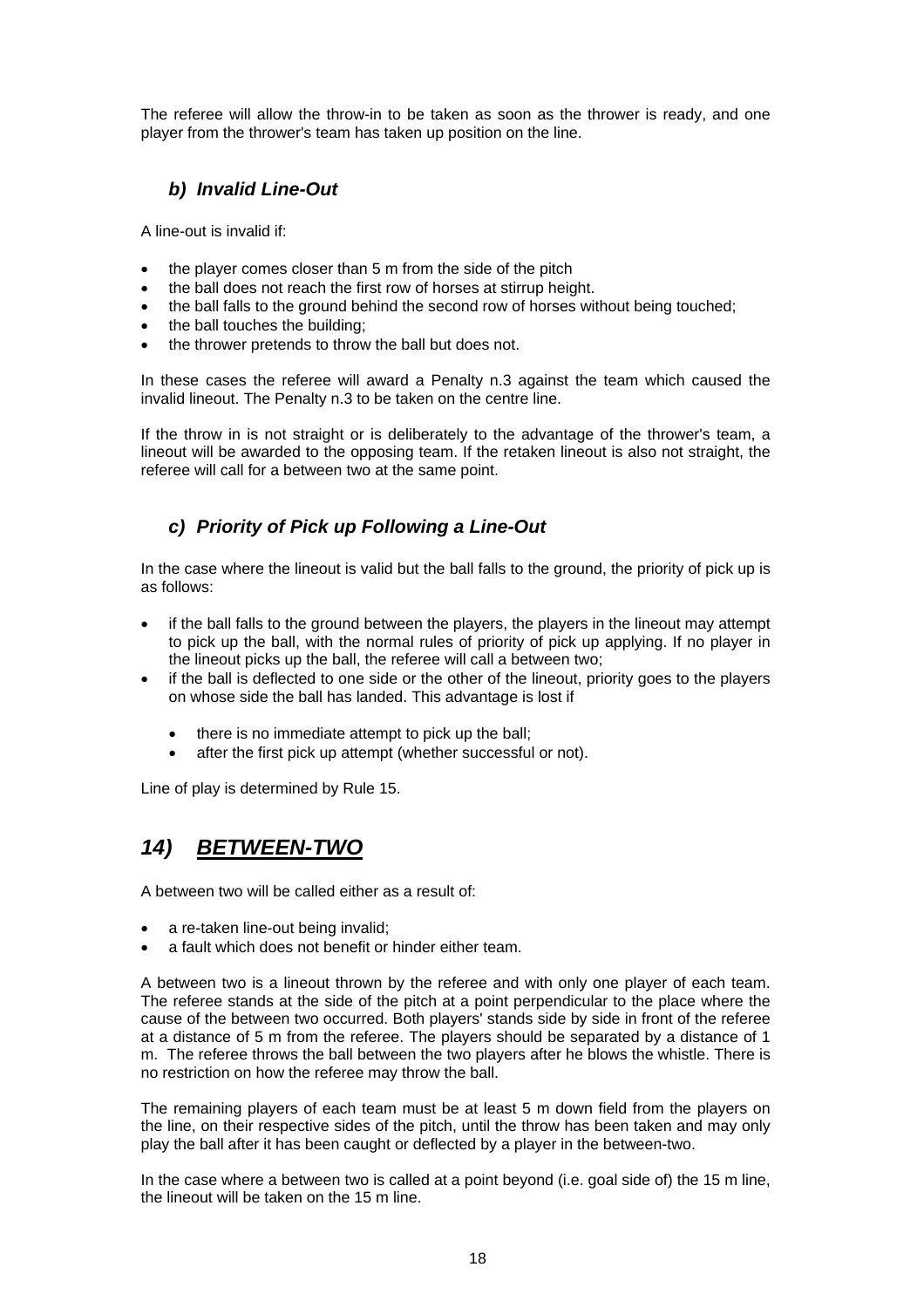A between-two will be re-taken if the referee believes that he or she has inadvertently given advantage to one of the teams or if neither player lined up in front of the referee touches the ball. There is no limit in numbers of throws.

All rules relating to the lineout apply to the "between-two".

# *15) PICKING UP THE BALL*

#### *a) General*

The ball must be picked up without dismounting. The ball may be picked up with the horse moving at any gait. The ball may not be picked up while the horse is stationary. Such action will be penalised by a Penalty n.3.

The player picking up the ball must do so quickly. If the player fails to pick it up the player must not slow down but must move quickly away from the ball to a distance of at least 5 m. The 5 m pick up zone must be avoided by players not involved in the pick up.

Players within 5 m of the ball may not change direction but must continue moving in a straight line away from the ball without slowing down until they are at least 5 m from the ball. A player who slows down or makes any attempt to change direction within 5 m of the ball will be penalised by a Penalty n.3.

Once the ball has been picked up the player must immediately either return to a normal riding position or passes the ball.

Players may not interfere with the player who has picked up the ball in any way until the player has resumed a normal riding position. Any interference before a normal riding position has been reached will result in a Penalty n.1, a warning/yellow card or red card at the referees' discretion.

**It is forbidden to tackle or to intimidate in any way a player who is attempting to pick up the ball, including forcing the player to change direction. Such action will be penalised by a Penalty n.1 with a warning, a yellow card or a red card at the referee's discretion***.*

If it is impossible to pick up the ball whilst moving in one of the four corners of the pitch, then the referee will give a between two at the 15 m line.

In all other cases where the ball is unplayable, the referee will give a between two at the side of the pitch at a point perpendicular to the place where the cause occurred.

#### *b) Line of Play*

At any one instant one player is given priority to pick up the ball without interference.

The priority of pick up is determined by the line of play. This is an imaginary line passing through the ball parallel to the sides of the pitch.

In the case where the ball is behind the line of the goal (i.e. within 2 m 50 of the end of the pitch), the line of play runs parallel to the end of the pitch.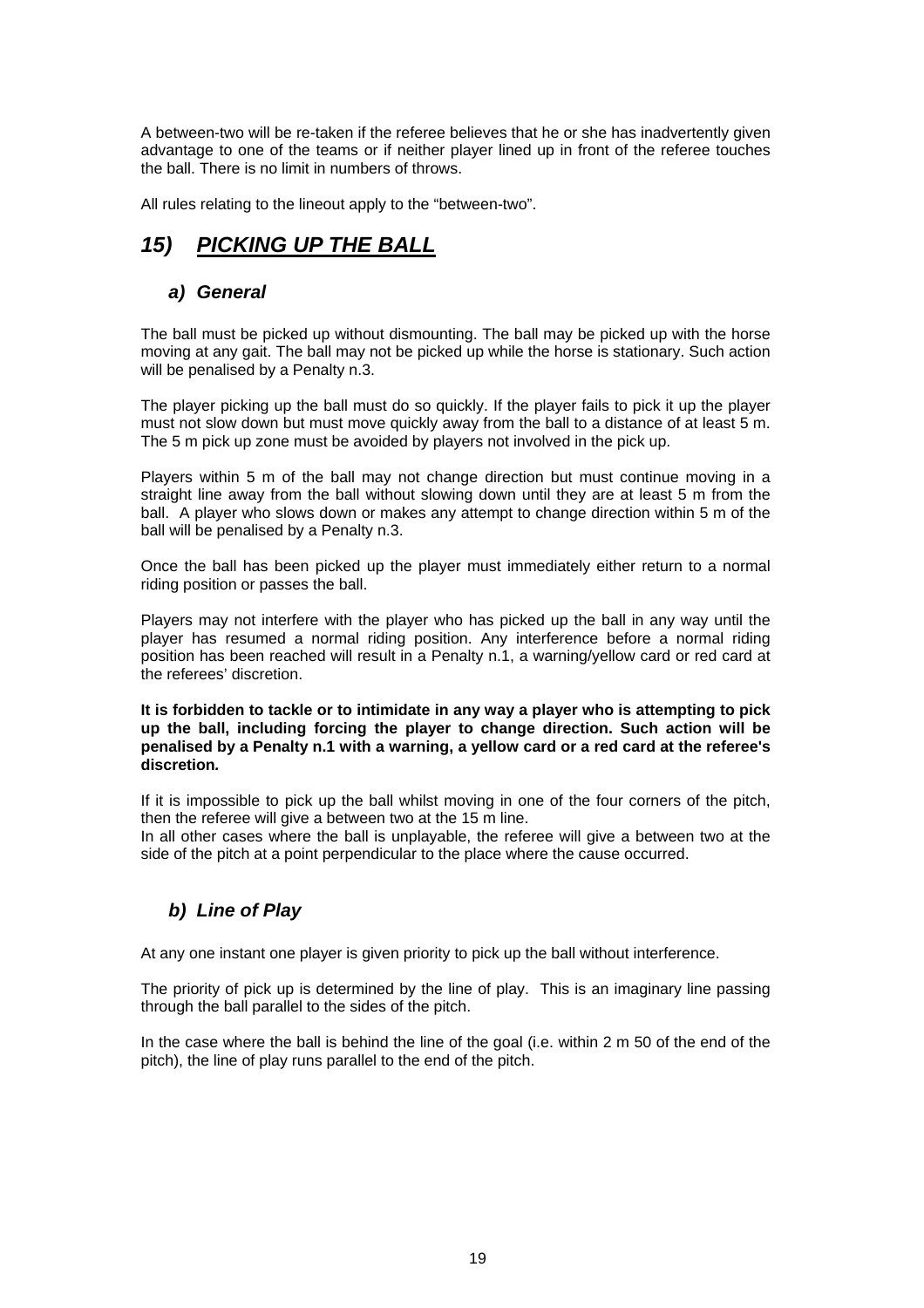#### *c) Priority to Pick up*

For players who are within 5 m of the ball the player who has priority is determined by the following:

- the player who is closest to the ball provided that the player does not hinder his opponents;
- if two or more players are at equal distance from the ball priority goes to the player travelling closest to the line of play;
- if two or more players are at equal distance from the ball on the line of play but face to face, priority goes to the player whose team touched the ball last;
- if in the lineout the ball drops or is hit to one side the priority **direction** is set by the player (having priority as set out in rule 13(c)) who tries to pick the ball up first.

# *16) SAFETY*

Safety has precedence on priority.

A player whether carrying the ball or not should control the speed and the direction of his own horse.

The player in possession of the ball must observe all safety rules in selecting his path of movement.

# *17) TACKLING*

#### *a) Physical Tackling*

This is the action of bringing one's horse into contact with the ball carrier's horse in order to slow it down or put it off course and to take the ball. A tackle can be effected by one or more players but only one player can take the ball.

It is forbidden to tackle a player at an angle of greater than 45 degrees to that player's direction of movement Such action will be penalised by a Penalty n.1 or Penalty n.2 according to the severity of the offence.

It is forbidden to tackle a player by pushing him anywhere or using the horse to hit the player. A player can only tackle a player using the weight of his body and speed of his horse with the shoulder if the arm is against the body.

It is forbidden:

- to restrain a player;
- to push or restrain with the hands;
- to punch with a fist, the forearm, the elbow or head butt;

It is forbidden to stand across the line of play of an opponent whether or not that player is carrying the ball. Such action will be penalised by a Penalty n.2.

#### *b) Marking*

It is forbidden to tackle a player that is not carrying the ball. Such action will be penalised by a Penalty n.2.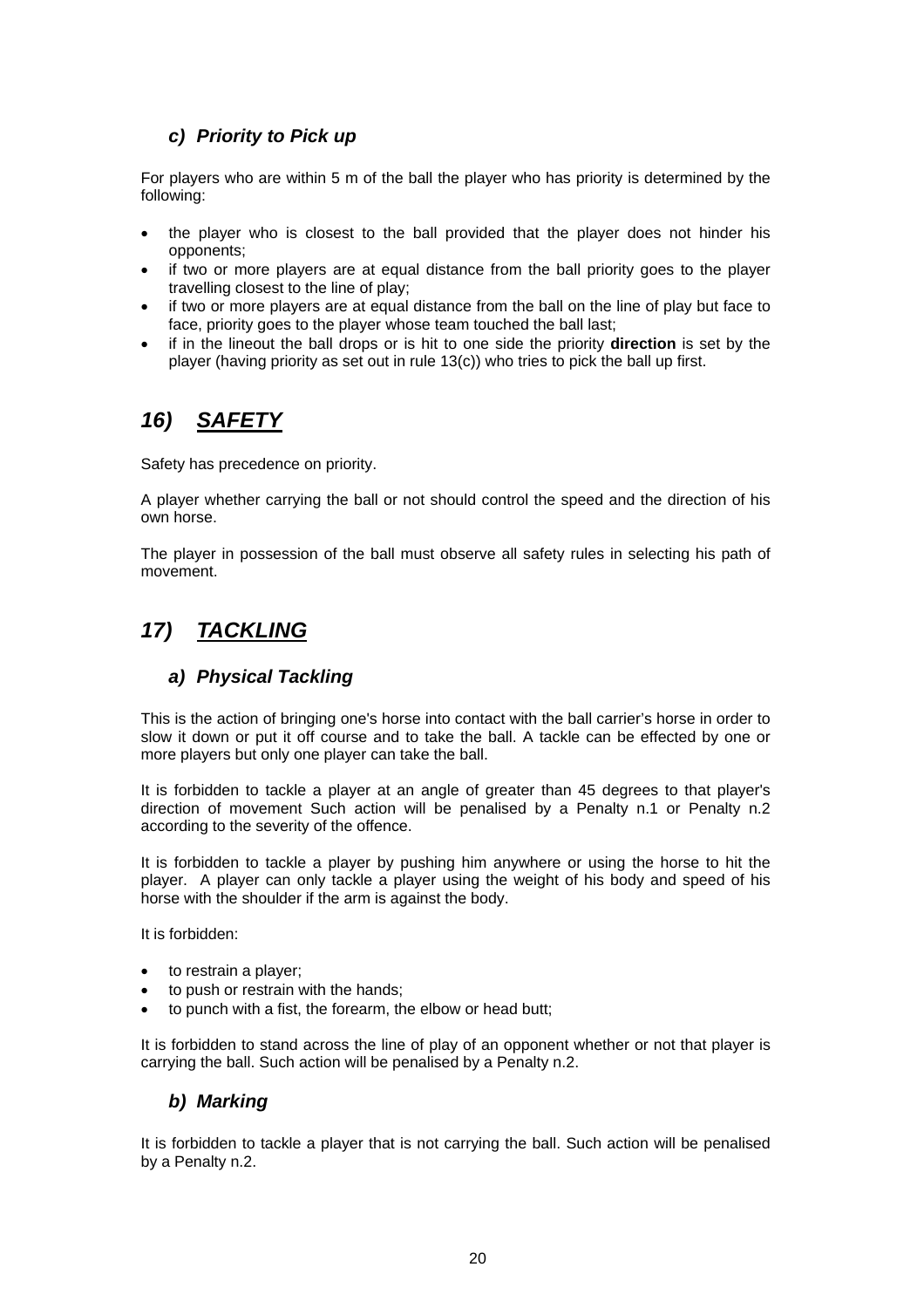However, there are no restrictions on following the movements of a player not carrying the ball provided that the player's freedom of movement is not hindered.

#### *c) Seizing the Ball from an Opponent*

A player may attempt to seize the ball from the player who is carrying the ball, but may do so with one hand only.

Once an opposing player has seized the ball, the ball carrier may not transfer the ball to his other hand or attempt to hold the ball with both hands. Having seized the ball the player must regain his/her seat quickly. It is not permitted to hold the player or the horse or the tack.

If either player loses their seat in the saddle during the struggle he or she must release the ball immediately.

If any of the above rules is violated, a Penalty n.3 will be awarded against the offending team at the point where the offence occurred.

During the struggle for possession, no other player may interfere.

If the player who had possession before the struggle for the ball took place retains possession, the number of passes made by that team remains the same, and the player may continue to hold the ball for a further 10 seconds before passing.

#### *d) Inconclusive Wrestling for the Ball*

Where a player has possession of the ball and is tackled by another player from the opposing team and there is a struggle for possession of the ball in circumstances in which it is not clear which player will achieve possession, the referee will award a Penalty n.3 to the team of the player who made the attack on the player with possession of the ball i.e. against the team who had possession of the ball. The normal rules applicable to the Penalty n.3 shall apply.

# *18) LEAVING THE PITCH*

#### *a) Involuntary*

A player who leaves the pitch due to the action during play can return.

#### *b) Voluntary*

A player who leaves the pitch (to repair tack or to tend an injury) must dismount. He or the reserve can only return in a break of play and from his own half.

# *19) PENALTIES*

#### *a) General*

The referee may award penalties against a team which infringes the rules. There are three kinds of penalty which may be given according to the nature and severity of an offence and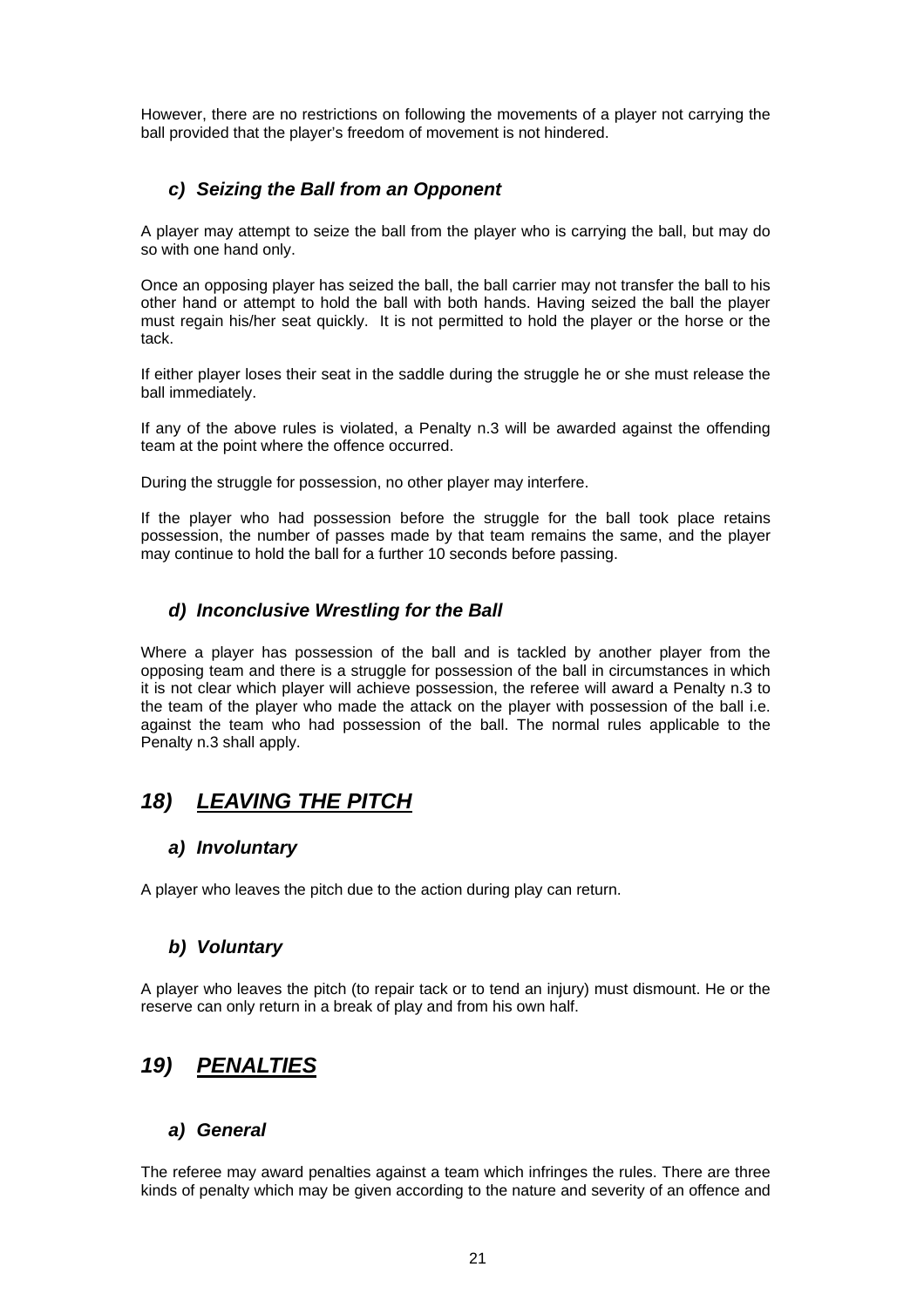can be accompanied by a red card or a yellow card depending on the severity of the offence:

In all cases one player from the offended team (which need not be the player offended against) takes the penalty.

For Penalty n.1 and n.2, the other players of the offended team (i.e. the team taking the penalty) must remain behind the carrier of the ball until the penalty is taken and the penalty may be taken when the referee gives the signal.

If the referee sees a foul he may signal to continue play and allow a short period of time to elapse to determine whether an advantage develops. If no advantage ensues he can award the penalty and return to the point of the offence.

#### *b) Penalty n.1*

A Penalty n.1 is awarded as a result of a serious or unacceptable infringement such as rough or dangerous play, or insulting the referee and interfering with the pick up or if the foul prevents a shot at goal.

A player from the offended team stands behind the 5 m penalty line in front of the opponent's goal and takes a direct shot at goal without moving.

Players of the offending team will be placed all at the same side of the field; inside the 5 m zone and along the long side in one corner of the pitch.

If the player taking the penalty fails to score the normal rules apply. If the ball falls between the thrower and the goal, priority is determined as though the play was down the long side. If the ball falls between the goal and the end of the pitch, priority is determined as though the play was along the short side of the pitch. The direction of the pick up will be defined by the position of the offending team.

#### *c) Penalty n.2*

A Penalty n.2 is awarded as a result of offences which are less serious but which nonethe-less interfere with play or the safety of the game, obstruction or intimidation of an opponent.

The referee ask to the team captain to choose between:

- a direct shot at goal from the 10 m line;
- passing the ball (three passes between 3 different players) from the 15 m line.

The captain may discuss with his coach but must decide rapidly. The referee indicates the decision:

- a direct shot on the 10 m line by indicating the goal at which the shot will be made.
- a three pass on the 15 m line by raising three fingers.

After the decision has been taken no change can be made.

Players of the offending team must stand behind (i.e. goal-side of) their 5 m line and along the line of play in the case of a direct shot at 10 m. The shot has to be made from a stationary horse.

If the player taking the penalty has chosen the three passes the defending team must stand behind, i.e., the goal side of the 10 m line along the line of play.

In both cases, players of defending team can tackle.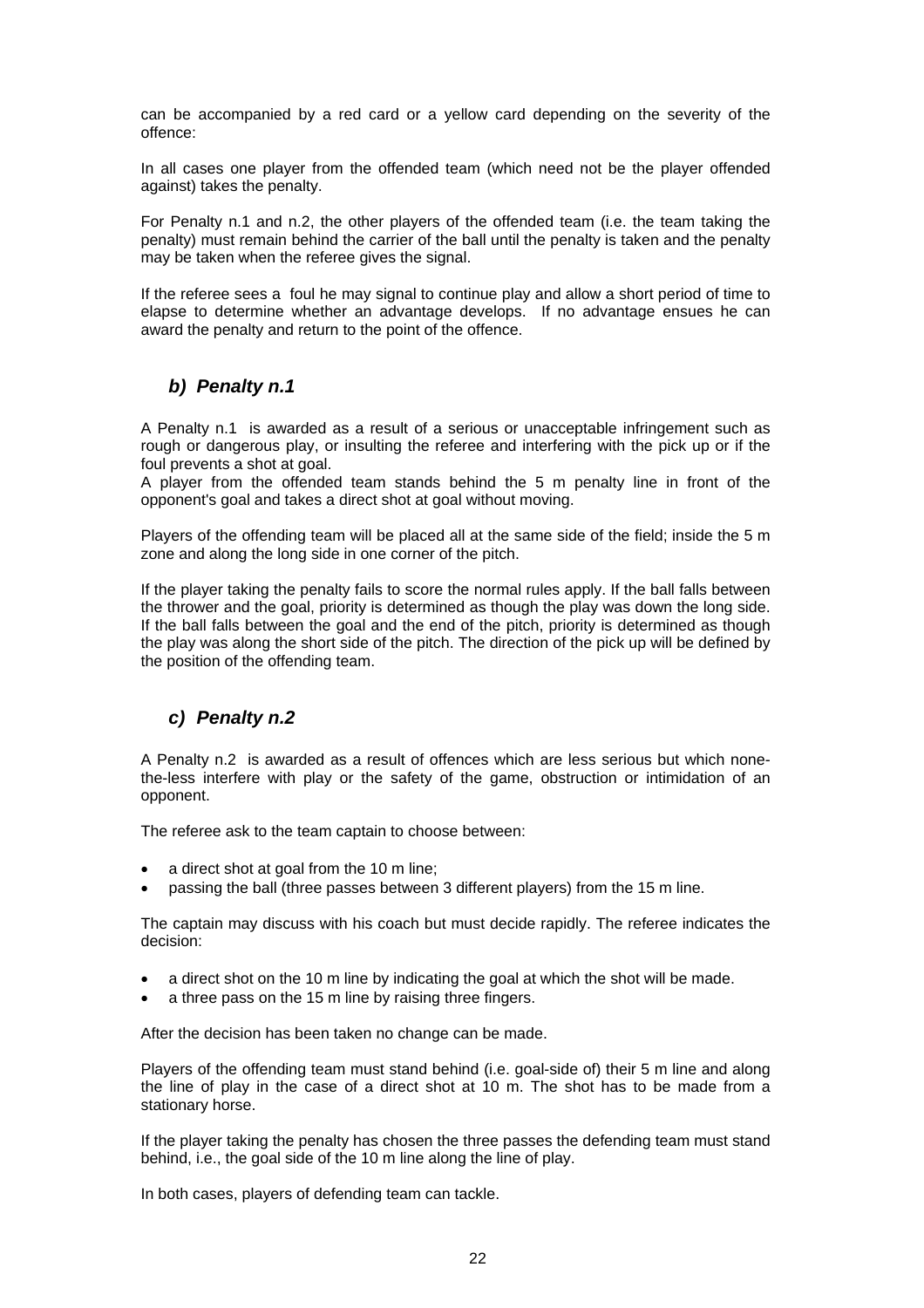#### *d) Penalty n.3*

A Penalty n.3 is awarded as a result of minor infringements.

If the Penalty n.3 is awarded to the attacking team in the defenders half the Penalty n.3 is taken on the centre line other than when the ball has gone out of play on the long side of the pitch in which case Rule 12 determines where the Penalty n.3 will be taken. If the Penalty n.3 is awarded to the defenders in the defender's half the Penalty n.3 is taken at the place the offence was committed.

A player from the offended team stands at the point where the offence occurred (as indicated by the referee) all others players can stand anywhere on the pitch but not in the band 5 m in front of the carrier of the ball in the direction of the defenders goal. If they do not the referee will award a Penalty n.3 against that player. Players of the offending team must remain at least 5 m down field outside the 5 m band (i.e. towards their own goal) from the point at which the penalty is to be taken until the penalty has been taken.

The game starts again when the referee blows the whistle.

#### *e) Technical Foul*

A technical foul is characterised by unsportsman-like conduct such as use of abusive language or gestures, or brutality to a horse, and may be awarded against players, substitutes, grooms or trainers either on or off the pitch.

E.g.:

- addressing an official incorrectly;
- bad language or offensive gesture;
- inciting an opponent;
- time wasting;
- changing numbers without telling the referee;
- rule 7.

Depending on the foul, the referee has a discretion to award Penalty n.1, Penalty n.2, Penalty n.3, yellow or red card or warning.

Technical fouls committed before or during the match, or during the half-time period, will be penalised as the referee sees fit.

# *20) DANGEROUS AND UNSPORTSMAN-LIKE CONDUCT*

It is forbidden for any player to:

- cause an obstruction by standing across the line of play of an opponent (whether or not they are carrying the ball)
- hit, kick, push, hold, intimidate or threaten an opponent or an opponent's horse
- swing the ball around in order to intimidate an opponent
- hit the horse with the ball, the slack of the reins or the hands
- stand on the saddle at any moment of the game
- interfere with a player who is attempting to pick up the ball even to the extent of causing the player to change direction in order to avoid a collision.

The referee is at liberty to take any action against which is considered appropriate.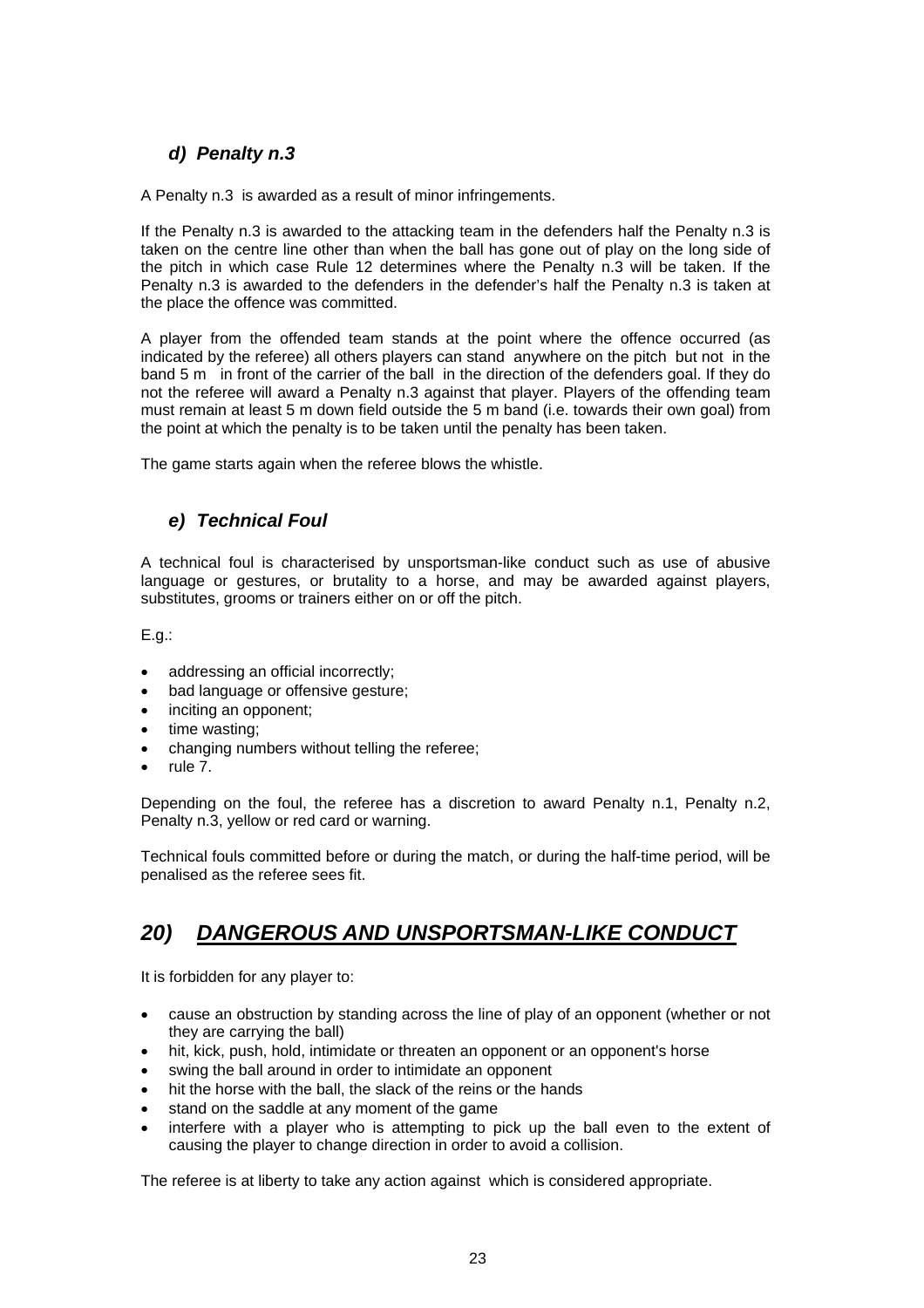# *21) UN-HORSED PLAYER*

If a player becomes un-horsed whilst in possession of the ball the referee will award a Penalty n.3 to the opposing team at the point where the player became unhorsed.

If a player who is not in possession of the ball becomes un-horsed, the game will be stopped only if the referee considers the situation dangerous.

If the game is stopped, it will be re-started by a Penalty n.3 awarded to the opposing team at the current point of possession (irrespective of who has possession).

A player on the ground may not interfere with play in any way.

# *22) BROKEN TACK*

If, during the game, a horse's tack breaks or becomes undone the game will not be stopped. The player affected may continue playing providing that, in the opinion of the referee, safety is not compromised. Alternatively the referee may ask the player to leave the pitch until the tack has been made safe. The player may be substituted, but only when there is a break in play. If the referee sends off a player, a Penalty n.3 will be awarded to the opposing team.

# *23) CARE OF HORSES*

Any brutality to any horse is forbidden on the pitch and anywhere else and can be punished by the referee.

Any horse which does not, in the opinion of the referee, satisfy minimum requirements as to appearance and condition may be refused permission to play.

Some actions against horses will be penalised by a yellow card:

- to hit a horse with the ball or the slack of the reins
- to hit or hold an opponent's horse

The referee or the supervisor may at any time stop the match in order to check the condition of a horse. The referee may ask that a horse leave the pitch if he or she believes it to be in distress or in need of attention. Any horse which receives a cut or graze (even superficial) must leave the pitch and receive attention. A horse may only return to the match with the express permission of the referee and veterinary surgeon.

Disguising an injury to a horse is forbidden.

The referee's decision regarding the condition of a horse is final and may not be appealed against.

An injured horse or a horse in distress may only take part in a parade or prize giving after having received the necessary attention and with the express permission of the referee.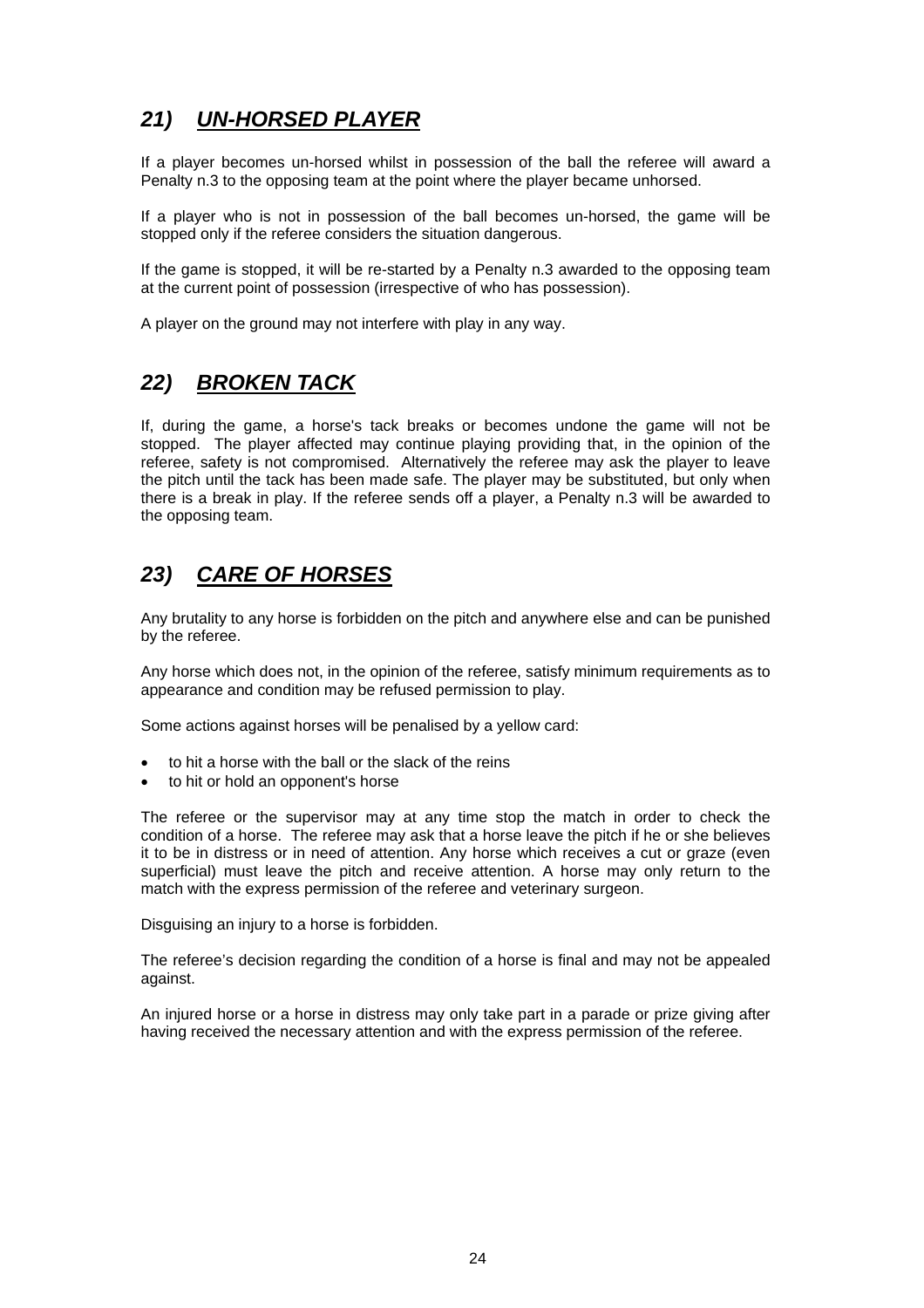# *24) WARNINGS*

In addition to penalising a team as a result of an infringement of the rules the referee may also penalise individual players by giving:

- a verbal warning;
- a first yellow card. This is a warning. A yellow card is always accompanied by a Penalty n.1 or Penalty n.2;
- a second yellow card. The player concerned may take no further part in the game and can be substituted. The player will also serve a one-match suspension with immediate effect;
- A red card. The player concerned may take no further part in the game and may not be substituted. The player will serve a minimum one-match suspension with immediate effect and will also have his case reviewed by the disciplinary committee. A red card is always accompanied by a Penalty n.1.

Any player that has been sent off with a second yellow card or a red card must leave the field.

# *25) DISCIPLINARY COMMITTEE*

The disciplinary committee is called by any member of the supervisor committee and match referee. The role of the committee is to review and discipline offensive behaviour of players, grooms, or trainers involved in a match.

It is composed of the supervisor and one member of the supervisor committe and at least 3 members of the FIHB from at least 2 different nationality from the nationality of the team involved.

A player receiving a red card will have their case submitted automatically to the disciplinary committee. The committee will decide on what action is to be taken and will inform both the player and the team representative in writing.

A player will be ineligible to play until the committee has given its verdict if he does, its team will be dismissed.

There is no appeal from the disciplinary committee.

# *26) DOPING*

A dope test may be carried out at any stage of a competition.

The general rules of the FEI are applicable to all incidents involving doping of horses.

# *27) VETERINARY INSPECTION*

All meetings organised by the FIHB or ONHB must have a veterinary surgeon's inspection of all horses taking part.

This inspection will be held accordingly to a programme set-up by the organising committee for the event. The inspection is carried out by the veterinary surgeon and the supervisor committee together. The horses are examined at the halt, at the walk and trot on a flat, hard, clean and level ground. The horses are lead by the player/groom.

Horses are presented without any tack other than a bridle and a bit.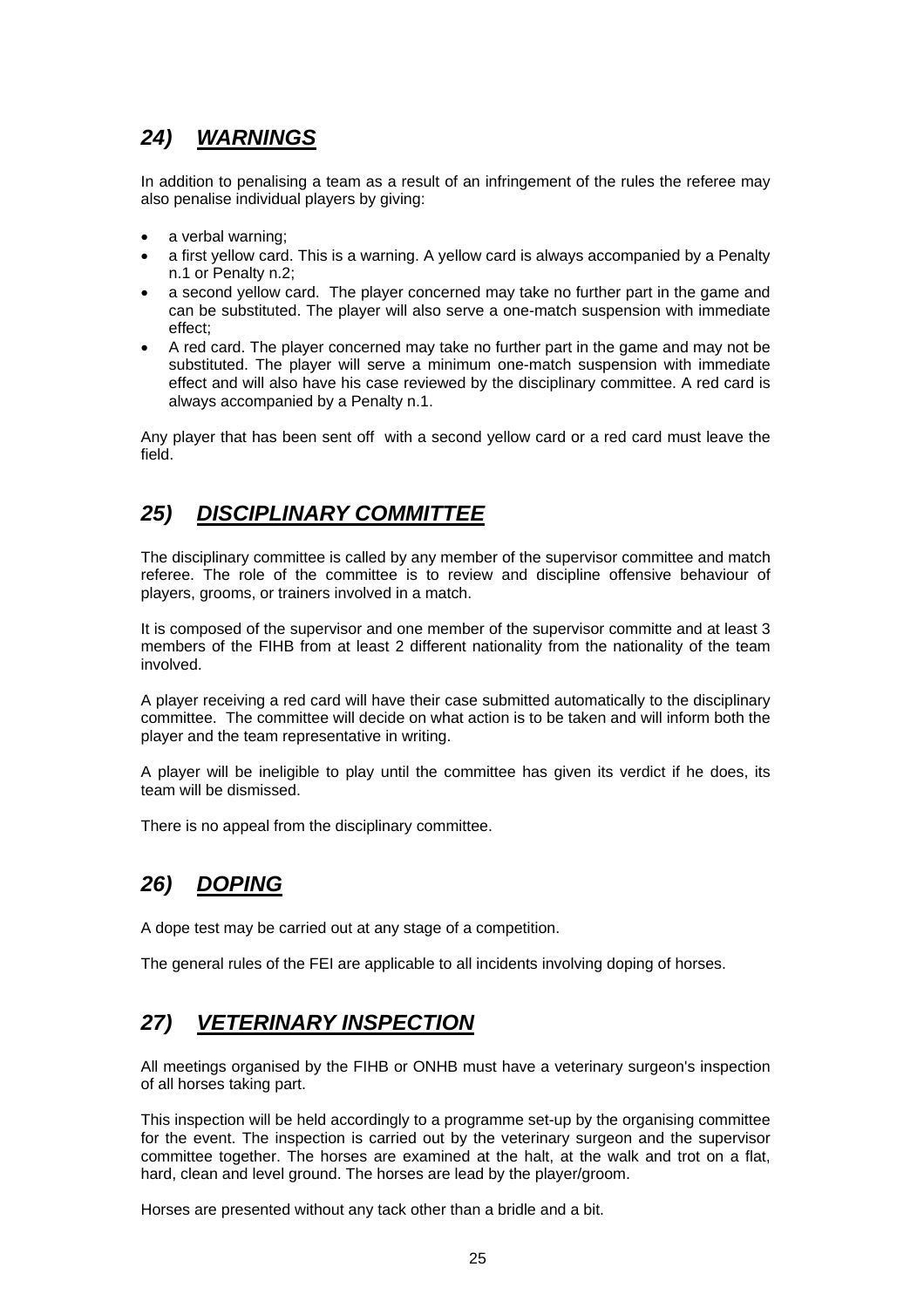The inspection will start with an evaluation of the horse at the halt. The veterinary surgeon may be authorised to touch the horse if necessary. The horse must then walk then trot away from the veterinary surgeon, then come back trotting towards the veterinary surgeon. The veterinary surgeon is not authorised to exclude a horse and cannot make any clinical tests. The supervisor committee has the right and the obligation to exclude from the competition a horse that is judged unacceptable for any reason.

If the supervisor committee is doubtful whether or not to accept a horse for a competition, the supervisor committee can require that the horse be inspected again. The supervisor committee's decision takes precedence.

Players/grooms must wear correct team clothes during the horse's presentation.

Each team must produce the appropriate identification documents (including vaccination records). They are given to the secretary at the first veterinary inspection and will be given back at the end of the last match.

# *28) ORGANISATION OF MATCHES*

Match organisers must ensure that the following staff and equipment are present:

- A secretarial office separated from spectators, within earshot of the chair referee. Persons present in this office should include a match secretary, a timekeeper and a Commentator. The following items should also be present:
	- a current copy of the rules in French and in English;
	- an air horn or buzzer;
	- 2 stopwatches;
	- a good microphone system;
	- a score board.
- a veterinary surgeon;
- a medical service: the referee or the supervisor has responsibility of the effective presence of this service. .
- a notice-board close to the players entrance, giving the names of referees and affected matches, start time and list of matches to be played, the names of the supervisor committee.
- a raised platform (1 m 50) or umpire's chair for the chair referee.
- seats or benches in the security zones for grooms and trainers
- referee horses' can be provided by each team participating or by the organisation
- a person should be in charge of the prize giving presentation.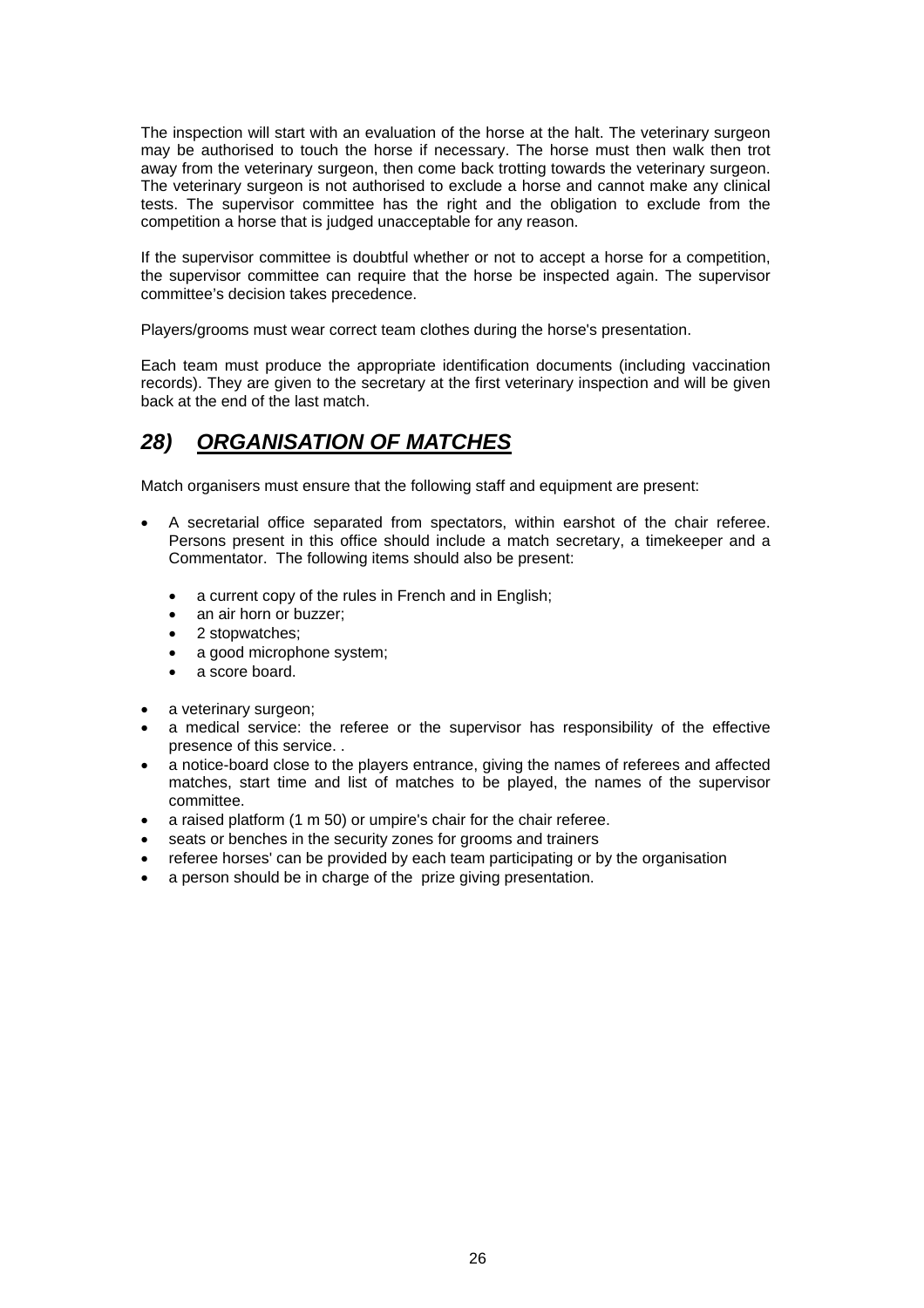# *Annex A - ADAPTATION OF THE RULES FOR YOUNG HORSE-BALL CATEGORIES*

The following is an adaptation of the rules for the playing of young Horse-Ball. Unless explicitly specified, the normal rules apply.

# *A.1 - Recommended Categories*

According to the player's age and type of pony or horse, recommended player's categories are specified in table A.1. Note that the player's age is defined by the age that he/she reaches in that calendar year.

# *A.2 - Category Upgrade*

A player is allowed to be upgraded to the next category up. The player joins the new category only for the duration of the championship. Other category upgrade shall be approved by the FIHB.

# *A.3 - The Pitch*

The maximum dimensions of the pitch as well the penalty lines are specified according to the category (see table A.1).

# *A.4 - The Goals*

The height of the goal is specified according to the category (see table A.1). For the category Moustiques the goals must be painted in two different colours.

# *A.5 - The Ball*

The dimensions of the ball are specified according to the category (see table A.3).

# *A.6 - The Captain*

The captain is represented by the trainer of the team for Moustiques.

# *A.7 - Equipment of the Players*

Only for the categories Moustiques and Poussins:

- is the use of a whip allowed; it must be tied to the saddle;
- is forbidden to wear spurs.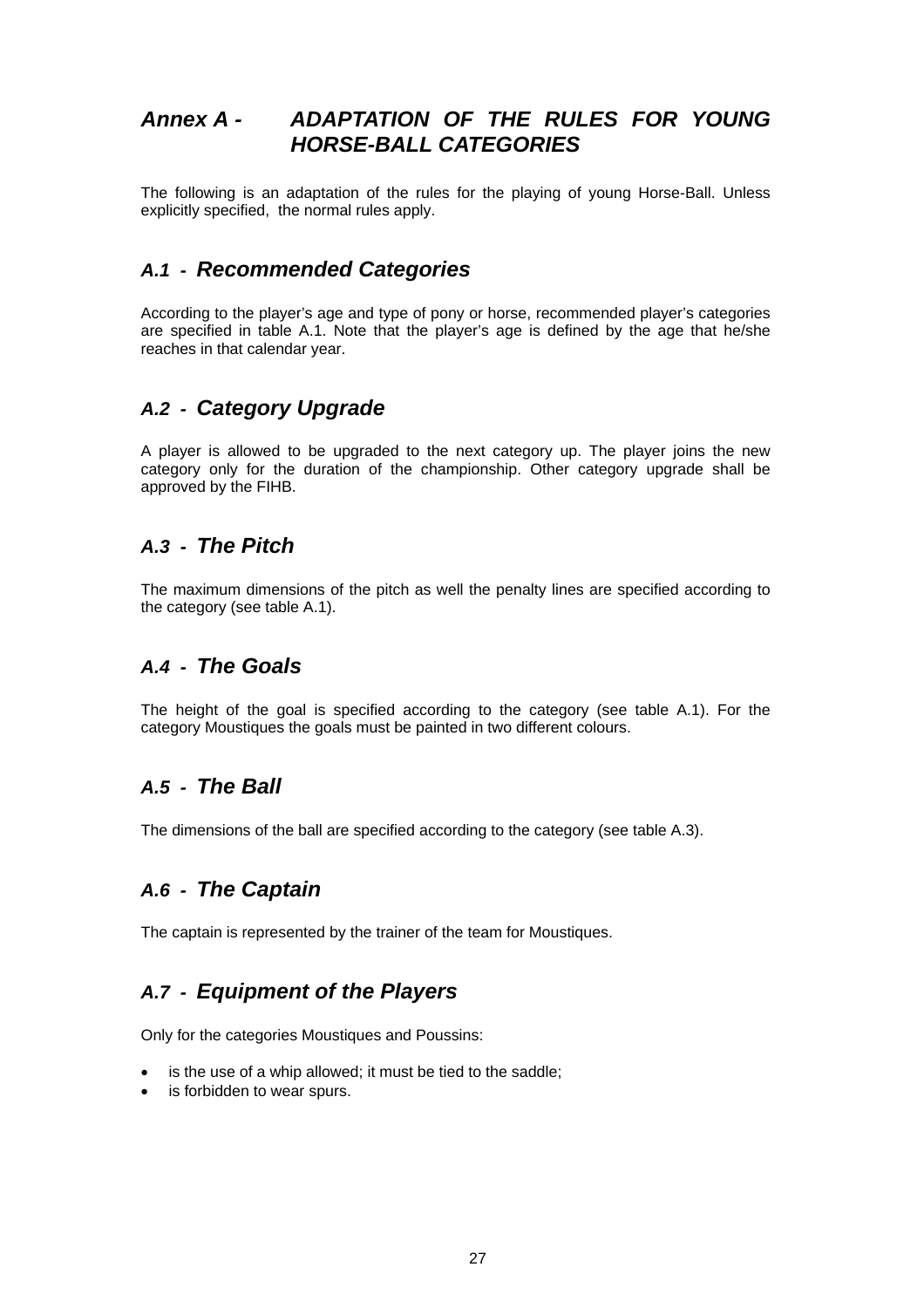# *A.8 - The Ponies*

According to their height, pony's categories are specified in table A.2. A tolerance of 1 cm is allowed in order to take into account the thickness of the horseshoe.

Only for the categories Moustiques and Poussins:

- the use of leg protection, bandages boots and overreach boots are optional on the four legs;
- the use of the martingale is optional.

# *A.9 - Refereeing*

Refereeing is carried out on foot for Moustiques and Poussins.

# *A.10 - Pick up*

The pick up can be done at trot for Moustiques and Poussins.

# *A.11 - Line-out*

For Moustiques, Poussins and Benjamins, play is restarted after a goal by means of a Penalty n.3 taken by the team conceding the goal. The Penalty n.3 is taken on the goal line.

#### *A.12 - Tackling*

For the categories Moustiques and Poussins, the defending players are not allowed to stand between their own 10 m line and the goal line.

For the category Benjamins, the defending players are not allowed to stand between their own 12 m line and the goal line.

If they do the referee will award a Penalty n.3 to the opposing team at the centre of the pitch.

# *A.13 - Tournament Categories*

According to the player's age and type of pony or horse, Tournament player's categories are specified in table A.4. Note that the player's age is defined by the age that he/she reaches in that calendar year.